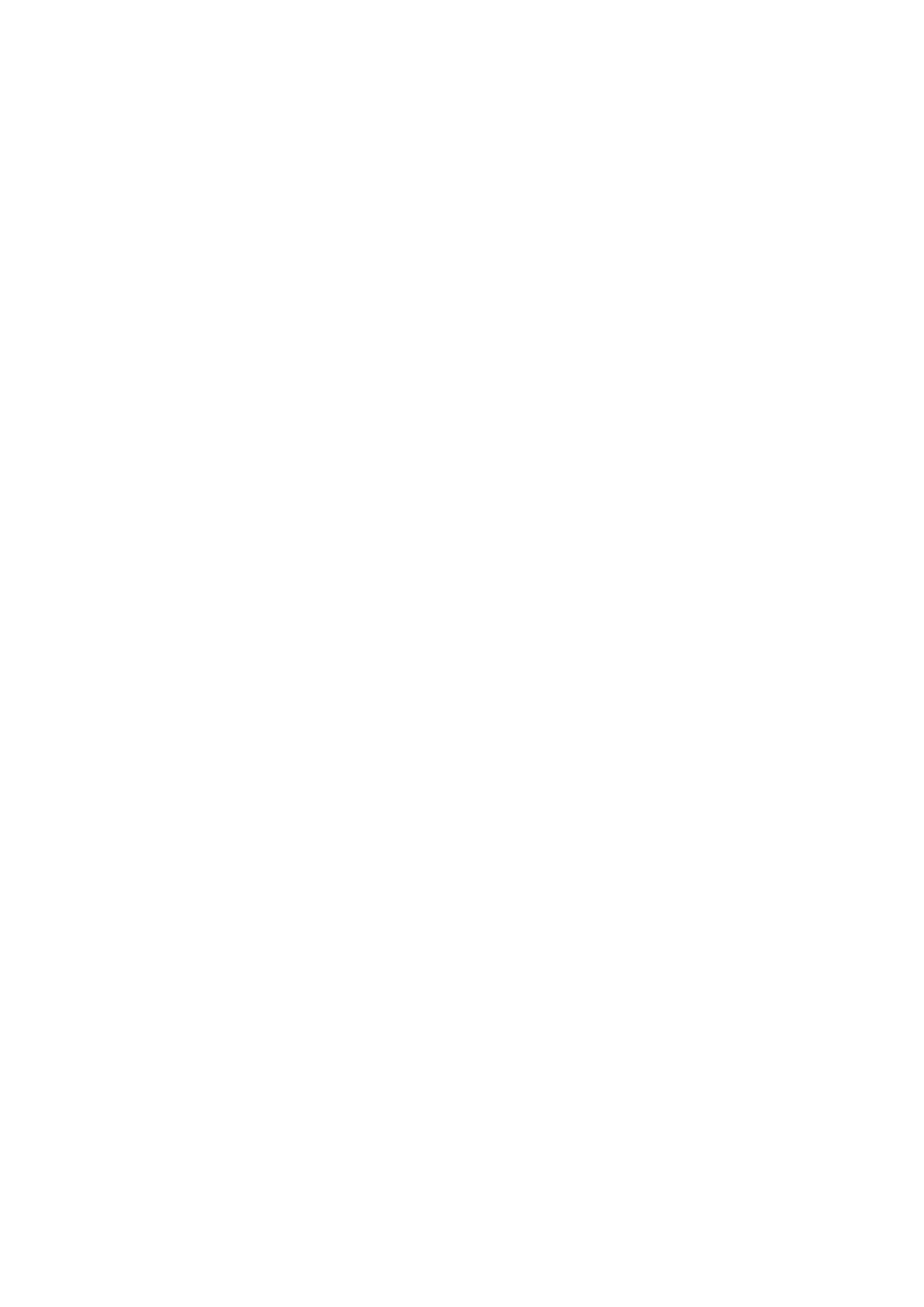#### **REPORTS**

**HINGHAM TOWN COUNCIL – CHAIRMAN'S REPORT – and Hingham Town Council DRAFT ACCOUNTS**

**COMMUNITY CONNECTOR**

**HINGHAM COMMUNITY SPEED WATCH**

**HINGHAM BEREAVEMENT SUPPORT GROUP**

**HINGHAM GOOD NEIGHBOURS SCHEME**

**LINCOLN SOCIAL CENTRE**

**HINGHAM CHARITY**

**HINGHAM EDUCATION TRUST**

**HINGHAM COMMUNITY CAR SCHEME**

**THE HINGHAM SOCIETY**

**HINGHAM HISTORY CENTRE**

**HINGHAM W.I**

**HINGHAM SANTA'S GROTTO**

**HINGHAM AND HARDINGHAM ART GROUP**

**ST ANDREWS HERITAGE FUND**

**ST ANDREWS CHURCH**

**HINGHAM YOUTH CAFÉ**

**HINGHAM METHODIST CHURCH**

**HINGHAM TENNIS CLUB**

**GARDENING CLUB**

**HINGHAM CRICKET CLUB**

**HINGHAM PLAYING FIELD ASSOCIATION**

**DISTRICT COUNCILLOR YVONNE BENDLE**

**COUNTY COUNCILLOR MARGARET DEWSBURY**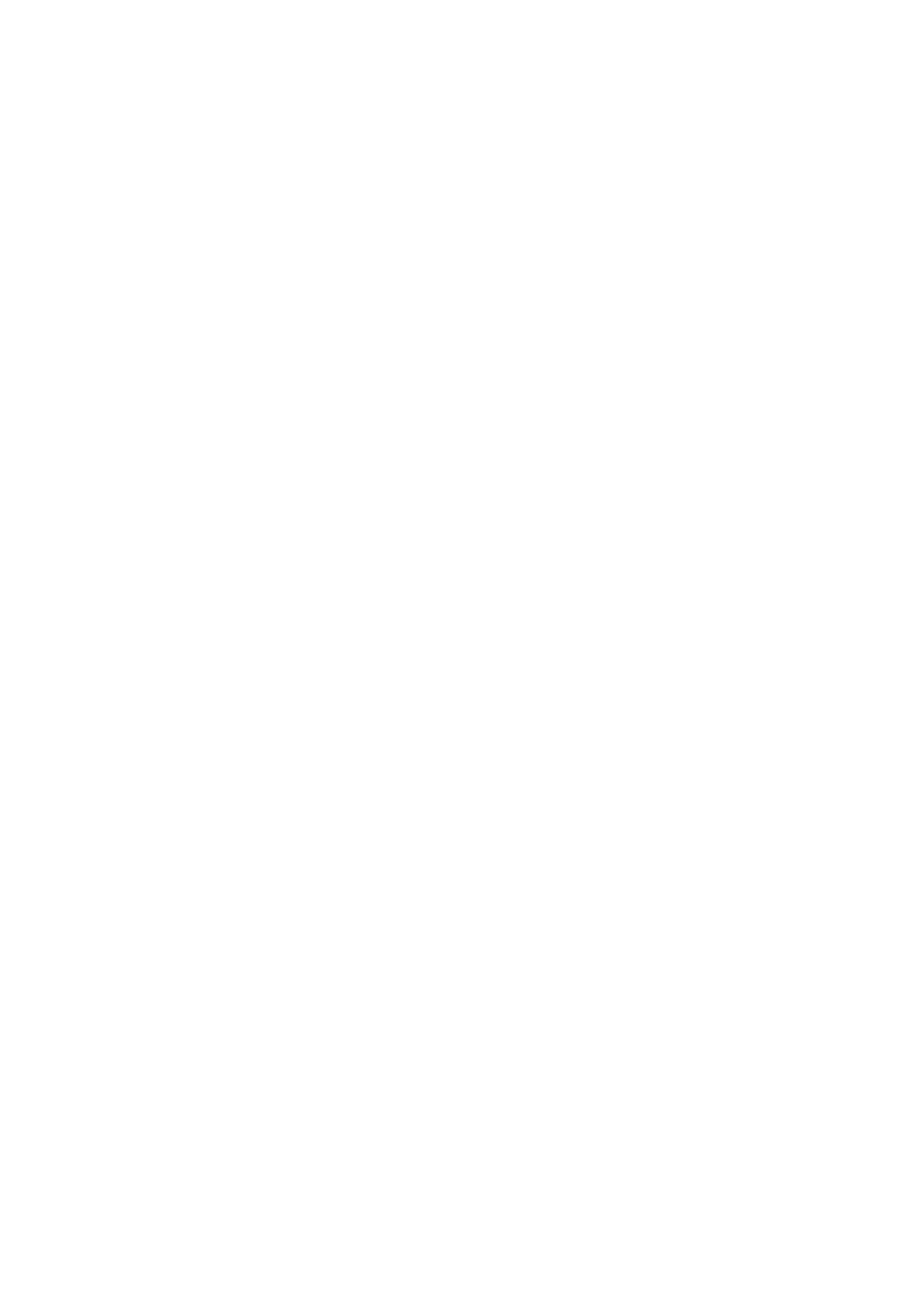## **Hingham Town Council Annual Report 2018/19**

This is the last report of the present Council as we are coming up to the local elections on 02 May 2019. This election is for both the Town and District Councils.

During the recent nomination period for 02 May elections to the Town Council, 7 nominations were made. As the Town Council has 11 seats to fill, those nominated will be elected unopposed and take office on 07 May 2019. The Council therefore had 4 vacant seats to fill by co-option. Those elected unopposed to the new Council are, Roger Bendle, Yvonne Bendle, Pat Dore, Christine Dunnett, (myself) Peter Eldridge, Daisy Food and Graham Shingfield.

I have to thank all of my colleagues on the Council for their support advice and guidance during this term of the Council. I would also like to thank our District and County Councillors for the help and support they have given to the Town.

The Council have been ably supported by our Town Clerk and the Town Handyman without whom we would not have been able to function as well as we have.

By now you will have had your Council Tax bill and will have noticed that there is a small increase in amount asked for by the Town Council. This is due to the increase in costs that we are facing to carry out our various functions. Both the internal and external auditors have given the Council a clean bill of health for the way we have been using your tax.

The Town Council powers are limited by legislation and we are therefore unable to resolve some of the issues around Town that are duty and responsibility of other authorities, although we do maintain close working links with the District and County Councils to try to get the best for Hingham in these difficult financial times.

The Town Council are responsible for some of the street lighting and open spaces in the Town, all of which require maintenance, both ongoing and specific improvements. The process of undertaking individual improvement and maintenance projects can be very lengthy. Obtaining the relevant permissions and finding contractors willing to provide quotations and undertake work can sometimes be challenging. We are pleased that we have now achieved improvements to the access driveway serving the Lincoln Hall, Library and Bowls Club and replaced some of the old footway lighting columns. Under the Parish Partnership Scheme in conjunction with Norfolk County Council highways we have installed the footway on the south green of the Market Place and made some improvements to the surface of the Public Right Of Way footpaths at the end of Folly Lane and between Hardingham Road and Norwich Road.

You may have noticed that there are three new trees on the Fairland green by the Lincoln Hall, these are replacements for the two trees we unfortunately had to remove as they were dangerous. I would like to thank the Hingham Society for their kind donation to cover the purchase the trees and all the ancillary bits that were needed to plant the trees so they have the best chance of taking and growing for a 100+ years.

Our Events Working Party put on the Easter, summer and (despite the terribly windy weather) Christmas markets. The Working Party has now dissolved to take a break from the markets in 2019 (due to the Town Council Elections). It is planned that a Christmas market will take place this year, but it being organised by some residents in the town.

The Town Council are consulted on planning applications and at the Council meetings we consider each application on its merits, we take into consideration any representations made to the Council from residents and vote on a proposal, either to recommend to approve or refuse an application. Our role is only one of a consultee, South Norfolk Council have the final decision.

There are a large number of organisations in Town that largely go unnoticed except by those who use them and I would like to thank them for all the hard work they do to make Hingham the brilliant place it is.

Pete Eldridge Chair Hingham Town Council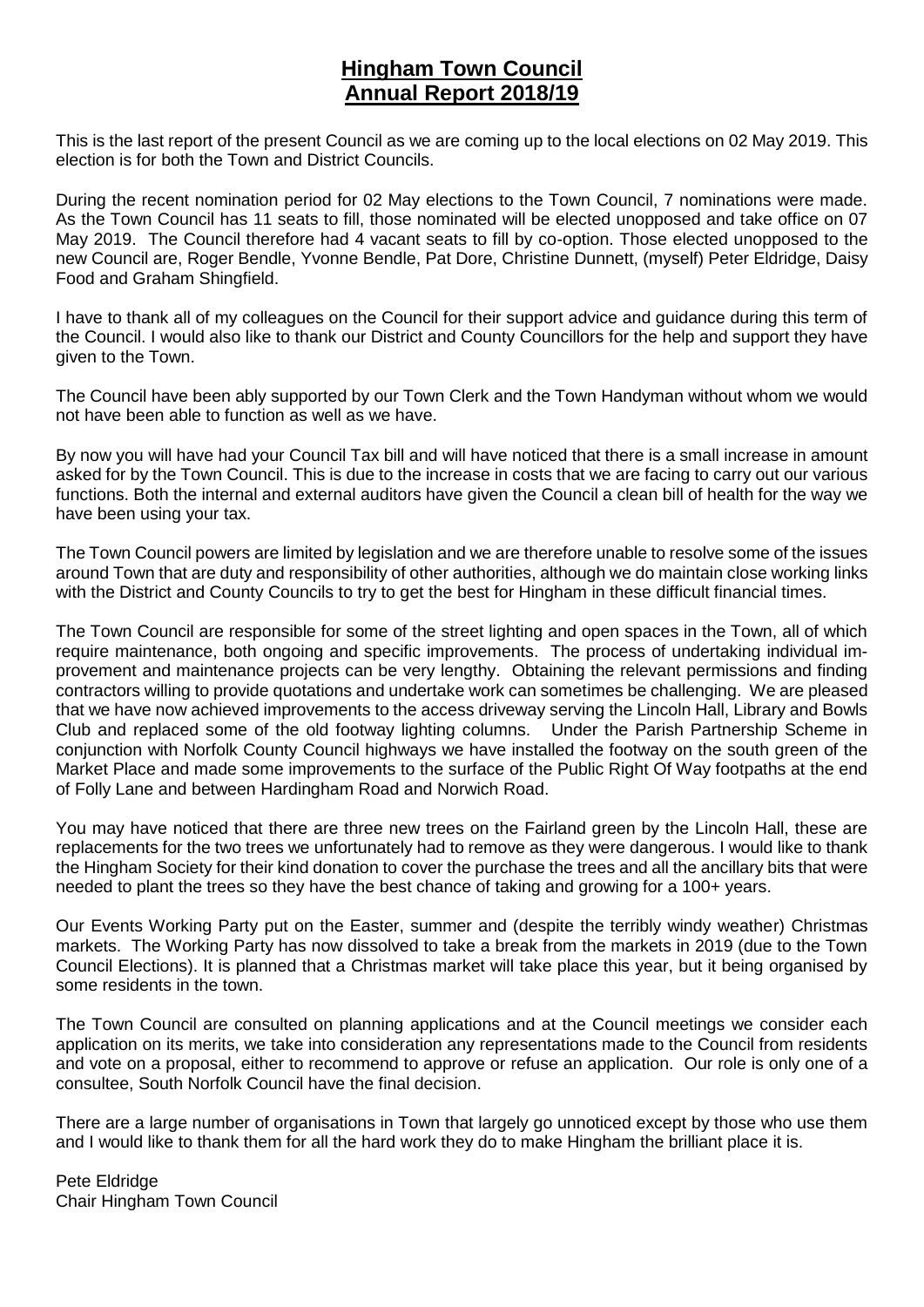|                                                                                    | Hingham Town Council DRAFT Accounts Year End 31 March 2019        |                                                                                                                                                                                                                                                       |                          |                                                                                                                                      |
|------------------------------------------------------------------------------------|-------------------------------------------------------------------|-------------------------------------------------------------------------------------------------------------------------------------------------------------------------------------------------------------------------------------------------------|--------------------------|--------------------------------------------------------------------------------------------------------------------------------------|
|                                                                                    |                                                                   | <b>RECEIPTS</b>                                                                                                                                                                                                                                       |                          |                                                                                                                                      |
|                                                                                    | 2017/18                                                           |                                                                                                                                                                                                                                                       | 2018/19                  |                                                                                                                                      |
|                                                                                    | £55,000.00                                                        | PRECEPT                                                                                                                                                                                                                                               | £61,000.00               |                                                                                                                                      |
|                                                                                    | £1,861.00<br>£113.03                                              | <b>GOVERNMENT GRANT</b><br><b>BANK INTEREST</b>                                                                                                                                                                                                       | £1,008.00<br>£380.98     |                                                                                                                                      |
|                                                                                    | £6,500.00                                                         | <b>CEMETERY FEES</b>                                                                                                                                                                                                                                  | £5,900.00                |                                                                                                                                      |
|                                                                                    | £100.00                                                           | RECREATION GROUND LETTINGS                                                                                                                                                                                                                            | £100.00                  |                                                                                                                                      |
|                                                                                    | £47,404.80                                                        | <b>CIL</b>                                                                                                                                                                                                                                            | £5,908.78                |                                                                                                                                      |
|                                                                                    | £2,143.65                                                         | <b>EVENTS</b>                                                                                                                                                                                                                                         | £770.00                  |                                                                                                                                      |
|                                                                                    |                                                                   | £912.60 NCC PARISH PARTNERSHIP/HIGHWAY PROJECTS                                                                                                                                                                                                       | £643.76                  |                                                                                                                                      |
|                                                                                    | £3,616.29                                                         | NCC GRASS CUTTING PAYMENT                                                                                                                                                                                                                             | NCC PAID LATE - (APR 19) | £3,746.48                                                                                                                            |
|                                                                                    | £3,426.96                                                         | SNC TOILET CLEANING PAYMENT<br>£21,795.00 S106 FUNDING FOR OUTDOOR GYM EQUIPMENT N/A                                                                                                                                                                  | SNC PAID LATE - (APR 19) | £3,426.96                                                                                                                            |
|                                                                                    | £5,570.61                                                         | <b>MISCELLANEOUS</b>                                                                                                                                                                                                                                  | £714.03                  |                                                                                                                                      |
|                                                                                    |                                                                   |                                                                                                                                                                                                                                                       |                          |                                                                                                                                      |
|                                                                                    | £148,443.94                                                       | <b>TOTAL</b>                                                                                                                                                                                                                                          | £76,425.55               |                                                                                                                                      |
| FOR VAT PAID 2016/17                                                               | £5,885.80                                                         | RECLAIMED VAT                                                                                                                                                                                                                                         |                          | £9,070.43 FOR VAT PAID 2017/18                                                                                                       |
|                                                                                    | £154,329.74                                                       | <b>GRAND TOTAL</b>                                                                                                                                                                                                                                    | £85,495.98               |                                                                                                                                      |
|                                                                                    |                                                                   |                                                                                                                                                                                                                                                       |                          |                                                                                                                                      |
|                                                                                    |                                                                   | PAYMENTS (N.B. NET FIGURE SHOWN FOR GOODS AND SERVICES)                                                                                                                                                                                               |                          |                                                                                                                                      |
|                                                                                    | 2017/18                                                           |                                                                                                                                                                                                                                                       |                          |                                                                                                                                      |
|                                                                                    | £19,196.65<br>£6,907.72                                           | <b>STAFF COSTS</b><br>GENERAL ADMIN (EXCLUDING STAFF)                                                                                                                                                                                                 | £22,492.70<br>£5,026.94  |                                                                                                                                      |
|                                                                                    | £240.00                                                           | S137                                                                                                                                                                                                                                                  | £93.00                   |                                                                                                                                      |
|                                                                                    | £11,030.21                                                        | <b>STREET LIGHTING</b>                                                                                                                                                                                                                                | £21,535.32               |                                                                                                                                      |
|                                                                                    | £9,507.52                                                         | <b>GRASS CUTTING</b>                                                                                                                                                                                                                                  | £9,697.80                |                                                                                                                                      |
|                                                                                    | £260.00                                                           | <b>TREES</b>                                                                                                                                                                                                                                          | £5,785.00                |                                                                                                                                      |
|                                                                                    | £1,079.66                                                         | <b>CEMETERY</b>                                                                                                                                                                                                                                       | £65.00                   |                                                                                                                                      |
|                                                                                    | £1,086.20                                                         | <b>EVENTS</b>                                                                                                                                                                                                                                         | £437.06                  |                                                                                                                                      |
| <b>CIL USED</b>                                                                    | £4,500.00                                                         | NCC PARISH PARTNERSHIP PROJECTS                                                                                                                                                                                                                       | £7,400.00 CIL USED       |                                                                                                                                      |
|                                                                                    | £5,084.74                                                         | <b>MISCELLANEOUS</b>                                                                                                                                                                                                                                  |                          | e.g misc maintenance and items purchased, grants (other than<br>£6,292.44 awarded from CIL), water charges, cleaning/toilet products |
|                                                                                    | £21,795.00                                                        | S106 FUNDING FOR OUTDOOR GYM EQUIPMENT                                                                                                                                                                                                                | N/A                      |                                                                                                                                      |
|                                                                                    | £5,250.00                                                         | CIL (other than Parish Partnership)                                                                                                                                                                                                                   | £5,000.00                |                                                                                                                                      |
|                                                                                    | £85,937.70                                                        | <b>NET TOTAL</b>                                                                                                                                                                                                                                      | £83,825.26               |                                                                                                                                      |
|                                                                                    | £9,070.43                                                         | <b>VAT</b>                                                                                                                                                                                                                                            | £8,136.86                |                                                                                                                                      |
|                                                                                    | £95,008.13                                                        | TOTAL INC. VAT                                                                                                                                                                                                                                        | £91,962.12               |                                                                                                                                      |
|                                                                                    |                                                                   |                                                                                                                                                                                                                                                       |                          |                                                                                                                                      |
|                                                                                    |                                                                   |                                                                                                                                                                                                                                                       |                          |                                                                                                                                      |
|                                                                                    | Balance per bank statements 31 March 2019                         |                                                                                                                                                                                                                                                       |                          |                                                                                                                                      |
|                                                                                    | Current account                                                   | £43,040.44                                                                                                                                                                                                                                            |                          |                                                                                                                                      |
|                                                                                    | <b>Business Premium Account</b>                                   | £120,744.60                                                                                                                                                                                                                                           |                          |                                                                                                                                      |
|                                                                                    | Capital Account                                                   | £1,176.43                                                                                                                                                                                                                                             |                          |                                                                                                                                      |
|                                                                                    | dormant account Business reserve account (last state              | £186.80<br><b>TOTAL</b>                                                                                                                                                                                                                               | £165,148.27              |                                                                                                                                      |
|                                                                                    |                                                                   |                                                                                                                                                                                                                                                       |                          |                                                                                                                                      |
|                                                                                    |                                                                   |                                                                                                                                                                                                                                                       |                          |                                                                                                                                      |
|                                                                                    | LESS Amount from Unpresented                                      |                                                                                                                                                                                                                                                       |                          |                                                                                                                                      |
|                                                                                    | Cheques<br>ADD any unbanked cash                                  | £47.27<br>£0.00                                                                                                                                                                                                                                       |                          |                                                                                                                                      |
|                                                                                    | Net bank balances as at 31/03/2019 reconcilled with the cash book |                                                                                                                                                                                                                                                       | £165.101.00              |                                                                                                                                      |
|                                                                                    |                                                                   |                                                                                                                                                                                                                                                       |                          |                                                                                                                                      |
|                                                                                    |                                                                   | The net balances reconcile to the Cash Book for the 12 MONTHS - 01 April 2018-31 MARCH 2019                                                                                                                                                           |                          |                                                                                                                                      |
|                                                                                    |                                                                   | <b>CASH BOOK</b>                                                                                                                                                                                                                                      |                          |                                                                                                                                      |
| Opening Balance (as per bank reconcilliation 31 March 2018)                        |                                                                   |                                                                                                                                                                                                                                                       | £171,567.14              |                                                                                                                                      |
| Add Receipts 01 April 18-31 MARCH 2019<br>Less: Payments 01 April 18-31 MARCH 2019 |                                                                   |                                                                                                                                                                                                                                                       | £85,495.98<br>£91,962.12 |                                                                                                                                      |
| Closing balance per cash book as at 31 MARCH 2019                                  |                                                                   |                                                                                                                                                                                                                                                       | £165,101.00              |                                                                                                                                      |
|                                                                                    |                                                                   |                                                                                                                                                                                                                                                       |                          |                                                                                                                                      |
|                                                                                    |                                                                   |                                                                                                                                                                                                                                                       |                          |                                                                                                                                      |
|                                                                                    | OF THE BALANCE THE FOLLOWING IS DESIGNATED OR RESTRICTED FUNDS    |                                                                                                                                                                                                                                                       |                          |                                                                                                                                      |
| <b>CIL</b>                                                                         |                                                                   | £47,393.04 of which £23,380 (NET) for Lincoln hall access driveway APR 2019                                                                                                                                                                           |                          |                                                                                                                                      |
| <b>BUS SHELTER PLAQUE</b>                                                          | £300.00                                                           |                                                                                                                                                                                                                                                       |                          |                                                                                                                                      |
| CAR PARK DRAIN REPAIRS (FROM                                                       |                                                                   |                                                                                                                                                                                                                                                       |                          |                                                                                                                                      |
| CHURCH)                                                                            |                                                                   | £100.00 UNABLE TO UNDERTAKE AS NOT OWNERS OF LAND                                                                                                                                                                                                     |                          |                                                                                                                                      |
| COMMUNITY FUND FROM ABELS                                                          | £500.00                                                           |                                                                                                                                                                                                                                                       |                          |                                                                                                                                      |
| <b>CO-OP DONATION EVENTS</b>                                                       | £500.00                                                           |                                                                                                                                                                                                                                                       |                          |                                                                                                                                      |
| <b>EVENTS</b>                                                                      | £3,394.66                                                         |                                                                                                                                                                                                                                                       |                          |                                                                                                                                      |
| <b>TOTAL</b>                                                                       | £52,187.70                                                        |                                                                                                                                                                                                                                                       |                          |                                                                                                                                      |
|                                                                                    |                                                                   |                                                                                                                                                                                                                                                       |                          |                                                                                                                                      |
|                                                                                    |                                                                   |                                                                                                                                                                                                                                                       |                          |                                                                                                                                      |
|                                                                                    |                                                                   |                                                                                                                                                                                                                                                       |                          |                                                                                                                                      |
|                                                                                    |                                                                   | IN ADDITION TO THIS THE TOWN COUNCIL HAS A RESERVES POLICY WHICH ALLOCATES ANY REMAINING RESERVES TO A SPECIFIC PURPOSE<br>(FIGURES ADJUSTED ANNUALLY), INCLUDING A RESERVE FIGURE OF 1 QUARTER OF THE PRECEPT - TO ENSURE THE COUNCIL COULD CONTINUE |                          |                                                                                                                                      |
| TO OPERATE IN THE SHORT TERM IF THE PRECEPT IS NOT RECIEVED                        |                                                                   |                                                                                                                                                                                                                                                       |                          |                                                                                                                                      |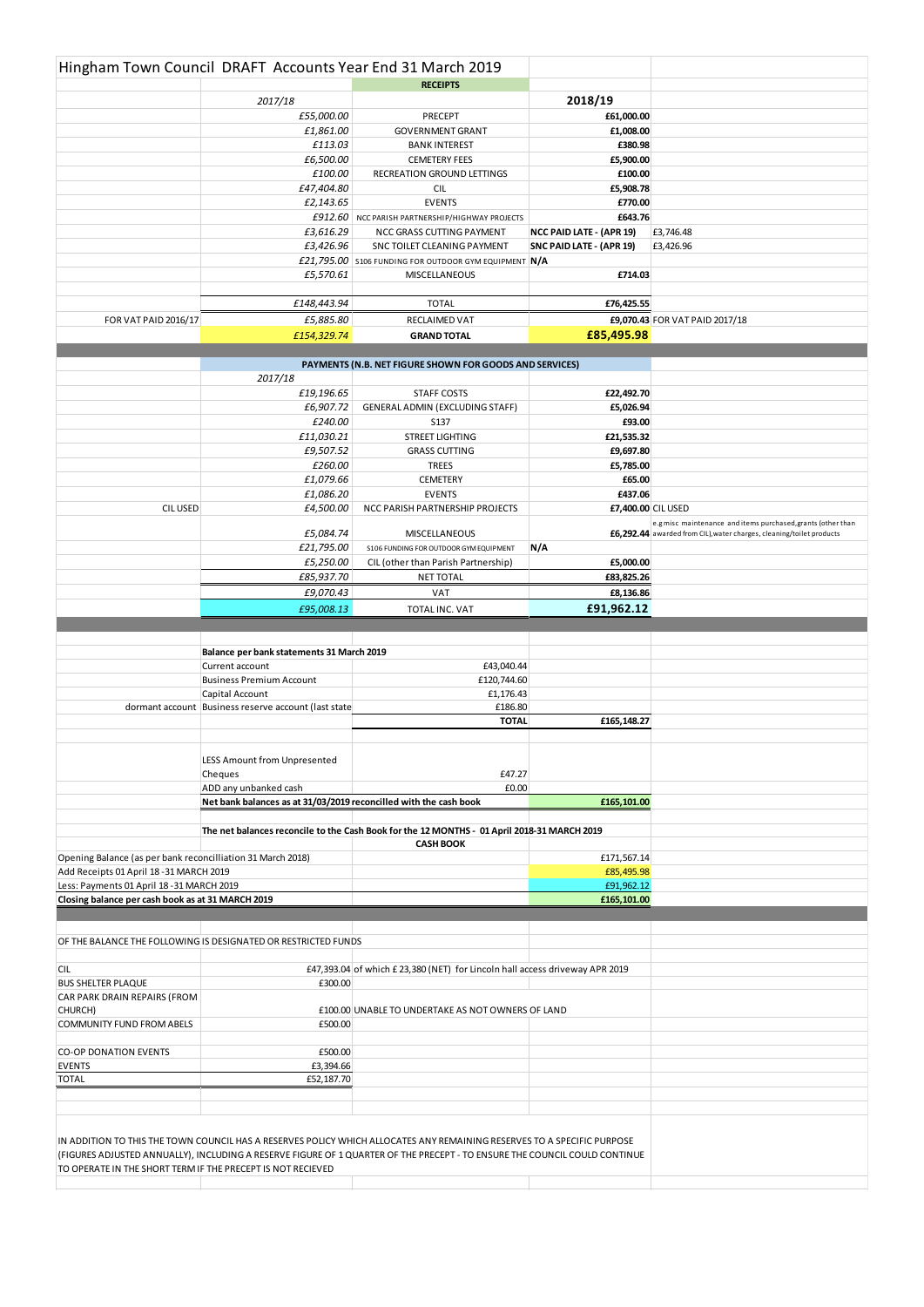## **COMMUNITY CONNECTOR REPORT TO HINGHAM ANNUAL TOWN MEETING 16th APRIL 2019**

Once again this year the role of Community Connector continues to evolve and Connectors are now offering social prescribing within all GP surgeries in South Norfolk. Patients can be referred to a Connector by a GP, nurse or health care professional to access non- medical and community support services to improve their health and wellbeing. Whilst some residents will be helped directly in the local community some will be referred through to the Help Hub to receive multi-agency support. Patients can also self- refer and home visits can be offered to those patients who cannot access the surgery for one reason or another. I am currently at Hingham Surgery on a Monday afternoon 2  $pm - 4 pm$ 



I continue to visit local clubs and activities and to maintain local contacts that enables me to both gather and provide information e.g. local community grants. One of my most pleasurable duties this year was delivering Xmas hampers and toys to local families, something we hope to extend for Xmas 2019.

Maintaining a working knowledge of what is available in the community is vital as can be evidenced in the following graph: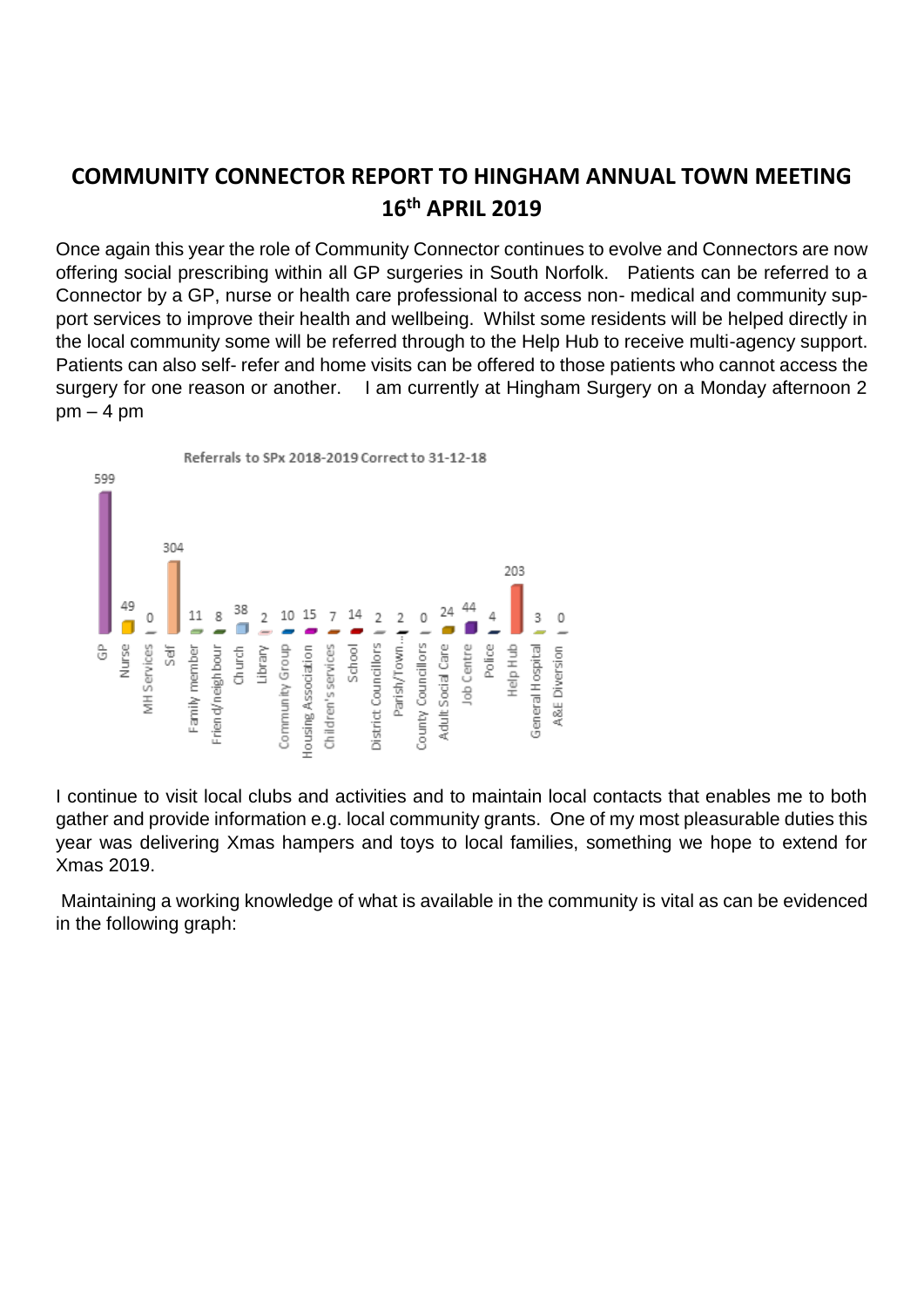



With community in mind South Norfolk Council's Community Awards are back and the search is on to find our community champions. These popular awards celebrate South Norfolk's unsung heroes and pay tribute to the valuable contribution that volunteers make to the district. You can make your nomination by visiting [www.south-norfolk.gov.uk/champions or call 01508 533945.](http://www.south-norfolk.gov.uk/champions%20or%20call%2001508%20533945)

This coming year promises to be every bit as eventful as the last with social prescribing continuing to be rolled out across the whole of Norfolk and with the NHS looking at social prescribers to be in every surgery countrywide over the next ten years!

Please do contact me if you have any questions with regard to any club/activity you may be engaged in or if you wish to refer yourself or someone else to me for support.

[bhoward@s-norfolk.gov.uk](mailto:bhoward@s-norfolk.gov.uk)

07890599514

### **Barbara Howard**

Community Connector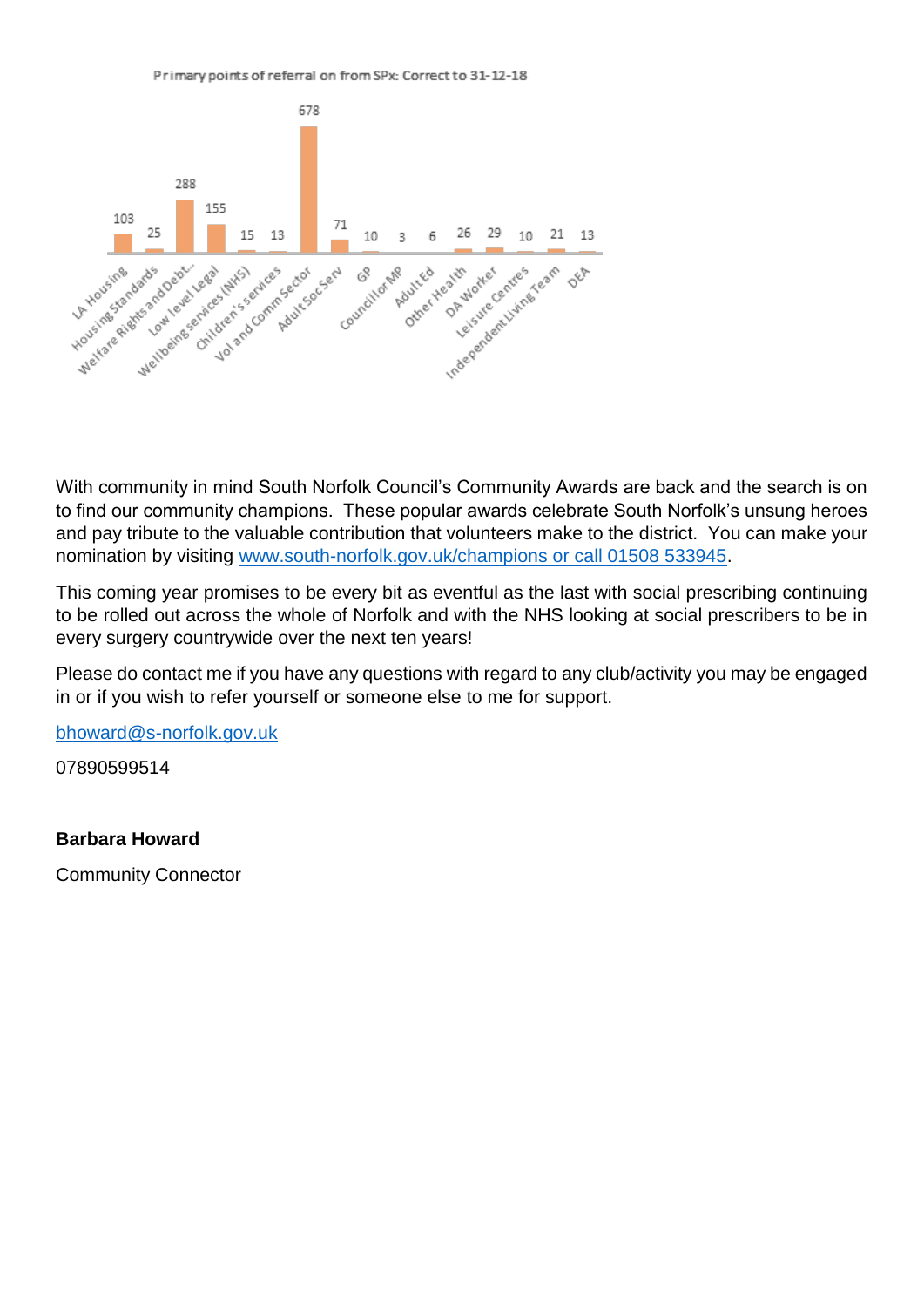Hi All,

## **Hingham Community SpeedWatch here!**

What do we do:

- Gather as a group, get trained in the use of the Police issued RADAR speed gun and general procedures and also H&Safety issues.
- As a group of 3 (min) gather roadside to monitor and record any speeding vehicles
- Submit our recordings to the Police Volunteer Support Team, who then
- Issue warning letters to the owners of vehicle found exceeding the (30mph) speed limit.

We can only do this with VOLUNTEER support. Our Hingham Community Speedwatch Team currently has 7 active members and for any one session roadside we need a team of at least 3.

**WE NEED MORE VOLUNTEERS** to be able to do **MORE ROADSIDE** monitoring sessions to **improve the SAFETY** of our roads.

If you want to DO something about speeding in Hingham (and generally) why not join us as a Volunteer. It is not onerous, we only undertake sessions in reasonable weather and each sessions is typically only 1-1 ½ hours long.

Feel like making a difference? Call Barry on 01953 797 124 or e-mail on [barry.glynn@yahoo.co.uk](mailto:barry.glynn@yahoo.co.uk) **We look forward to hearing from you.**

**P.S.** last year we undertaken dozens of sessions and had hundreds of letter issued to owners of speeding vehicles. **Help us do even more this year.** 

**KEEP HINGHAM SAFE.**

## HINGHAM BEREAVEMENT SUPPORT GROUP

CHAIR: Rev Colin Reed VICE CHAIR Rev Sally Wallace-Jones

SECRETARY/TREASURER Mrs Heather Juby

## REPORT FOR HINGHAM TOWN MEETING 2019

We continue to meet successfully on the second Saturday of each month at 10.30 am in the Sports and Social Club, Watton Road, Hingham. We are very grateful to them for the use of the bar area free of charge.

There are around twenty people who meet regularly for coffee, conversation and confidential one to one chats when necessary. We have also benefitted from Rev Colin "interviewing" Dr Shaun Conway and Belinda Robison (local Solicitor) which were both very interesting and informative mornings. We have more planned! Birthdays are celebrated with homemade cakes, and if no birthday to celebrate, we still have cake!

Last Christmas we had a lovely lunch at Thompson Chequers and are planning Afternoon Tea at Bressingham in July.

We welcome anyone who is bereaved to come along to our meetings or for more information to contact Heather Juby on 01953 850228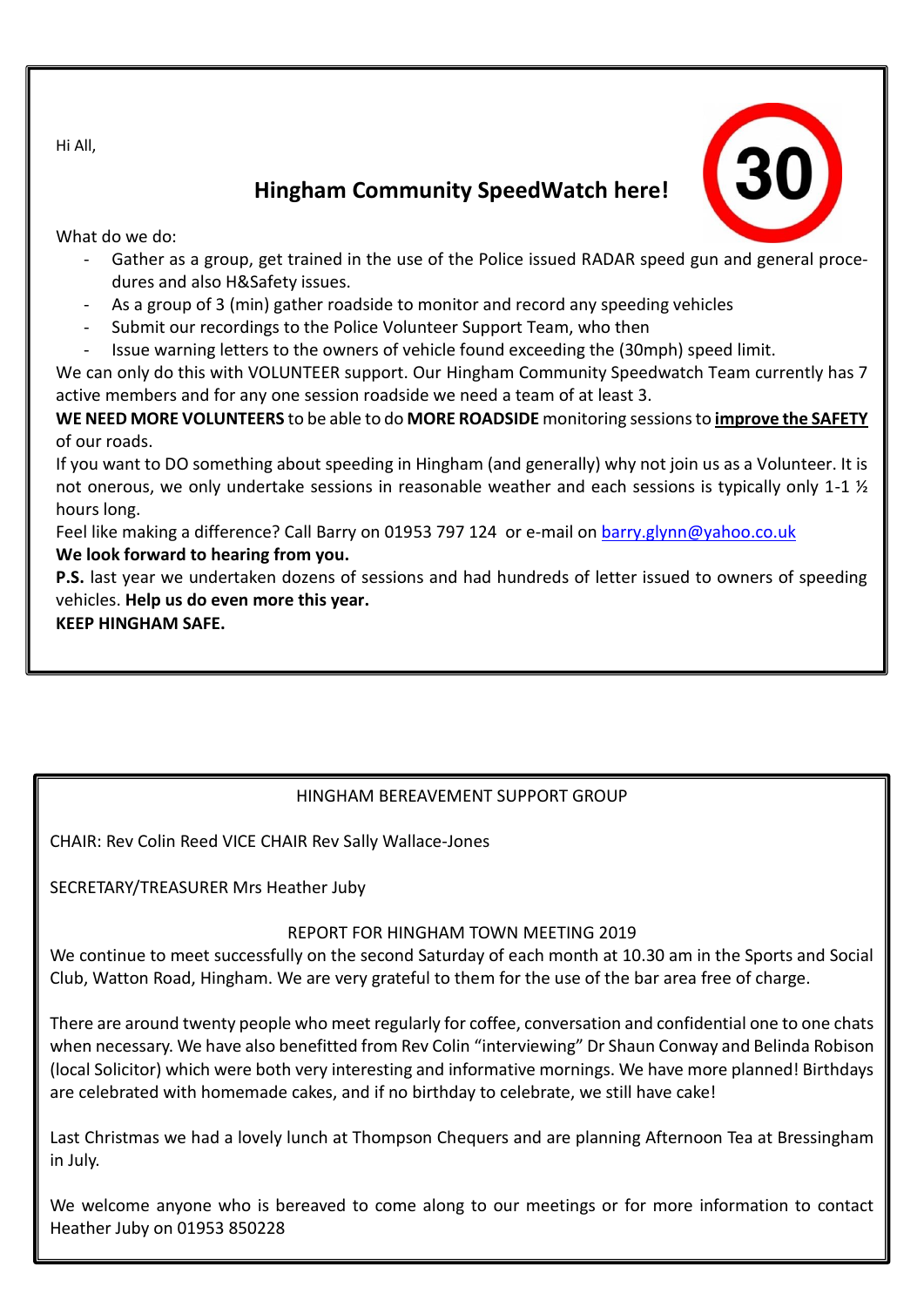## **HINGHAM GOOD NEIGHBOURS**

There is not a lot to report on this year other than we are here to help when we can.

We have a slot in the parish magazine every month advertising our availability and can be contacted on 07391 792398.

Ann Denman Secretary



## **Lincoln Social Centre**

## Report for Annual Town Meeting. 2019

The Hall continues to be well supported by local clubs. You can see a complete list at the end of this report. We have retained all the regular users and also added Line Dancing to the list. Casual bookings have remained steady, but we are always trying to promote the Hall for weekend events. We are hosting more children's parties and anniversaries and have a wedding reception booked for this year. Lincoln Social Centre had an income of £14,660 in 2018.

The Committee is improving the ground at the rear of the Hall. The whole area will be cleared, with a view to increasing the size of the car park. The small storage shed will be pulled down as it is no longer waterproof. And, at present, the big shed needs some repairs.

The shingle on the main car park is getting very thin in places and needs to be improved.

Lincoln Social Centre was awarded a grant from the Town Council, which was used to purchase more chairs.

Annette and I were very pleased that John Wallace Jones was voted as Chairperson at the A.G.M. and Graham Shingfield agreed to be a trustee. We have also Co-opted a new Committee member. We are very pleased to have their experience and support in making decisions about the Centre's future.

Frustratingly, there has been an increase in unreported damages, which has meant that the next group in has discovered the damage. The caretaker has had to deal with these. The committee has had to ban the use of the cooker, unless pre-arranged with the booking secretary, as it was damaged and left in a filthy condition. Also the stage curtains were forced open without using the winder. Dave managed to repair these and saved the Hall an expensive repair bill.

Annette and Dave continue to keep the Hall looking well kept for the users.

Bop Tots , Cycling, Dance, Dog Club, Fit Steps, Gardening Club, History Centre, Town Council, W.I., Lunch Club, Yoga, Slimming World, Hingham Society, and Youth Cafe are all regular users. There have been many casual bookings which has included a rise in weekend bookings such as Craft Fairs, Textile and Art Groups.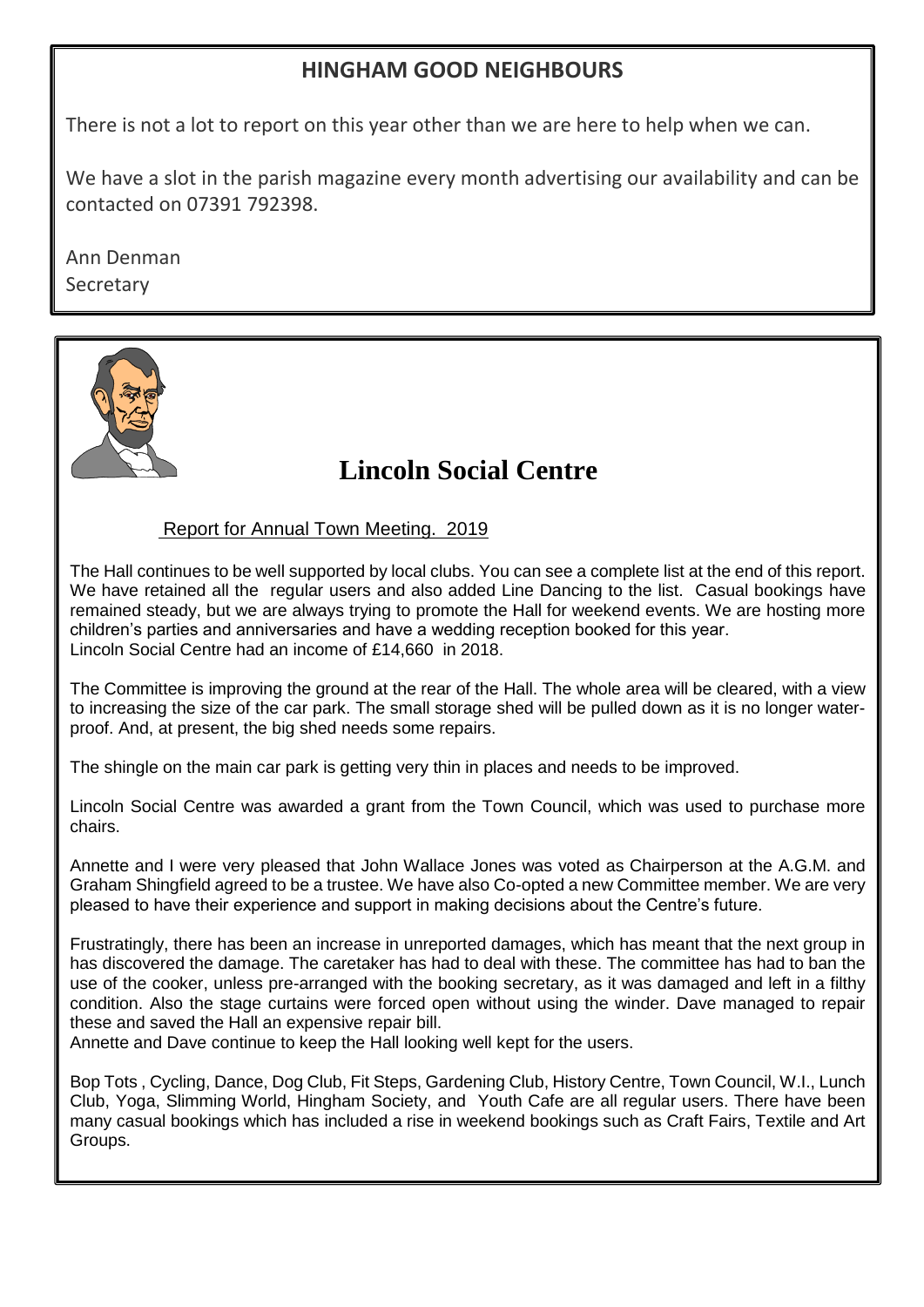## HINGHAM CHARITY

The Charity has had an uneventful year apart from the fact that the Turf Meadows as a small SSSI had been joined with the Seamere to form a larger SSSI. This means that we have less money to grant as a charity. Unfortunately this also meant that we were not able to grant Christmas donations this year. But should you feel that you are in real need please contact us.

The Mill Farm allotments are doing well and we have 3 new plot holders and an Allotment Society.

A new clerk has been appointed Mrs D Hughes who you can contact if you feel you need a grant or an allotment, Tel 01953 851214

## **Hingham Education Trust 2019**

Qualifying applicants are those going on to Further Education from the area that was covered by the Old Hingham Grammar School.

This year we had a smaller list of applicants so we were able to increase the size of the grants somewhat, but the amount granted will always depend on varying factors and the number of those applying.

All grants are at the discretion of the trustees and we will endeavour to ensure all the relevant Sixth Forms are made aware of the availability of these grants.

Peter Trett

Acting Chairman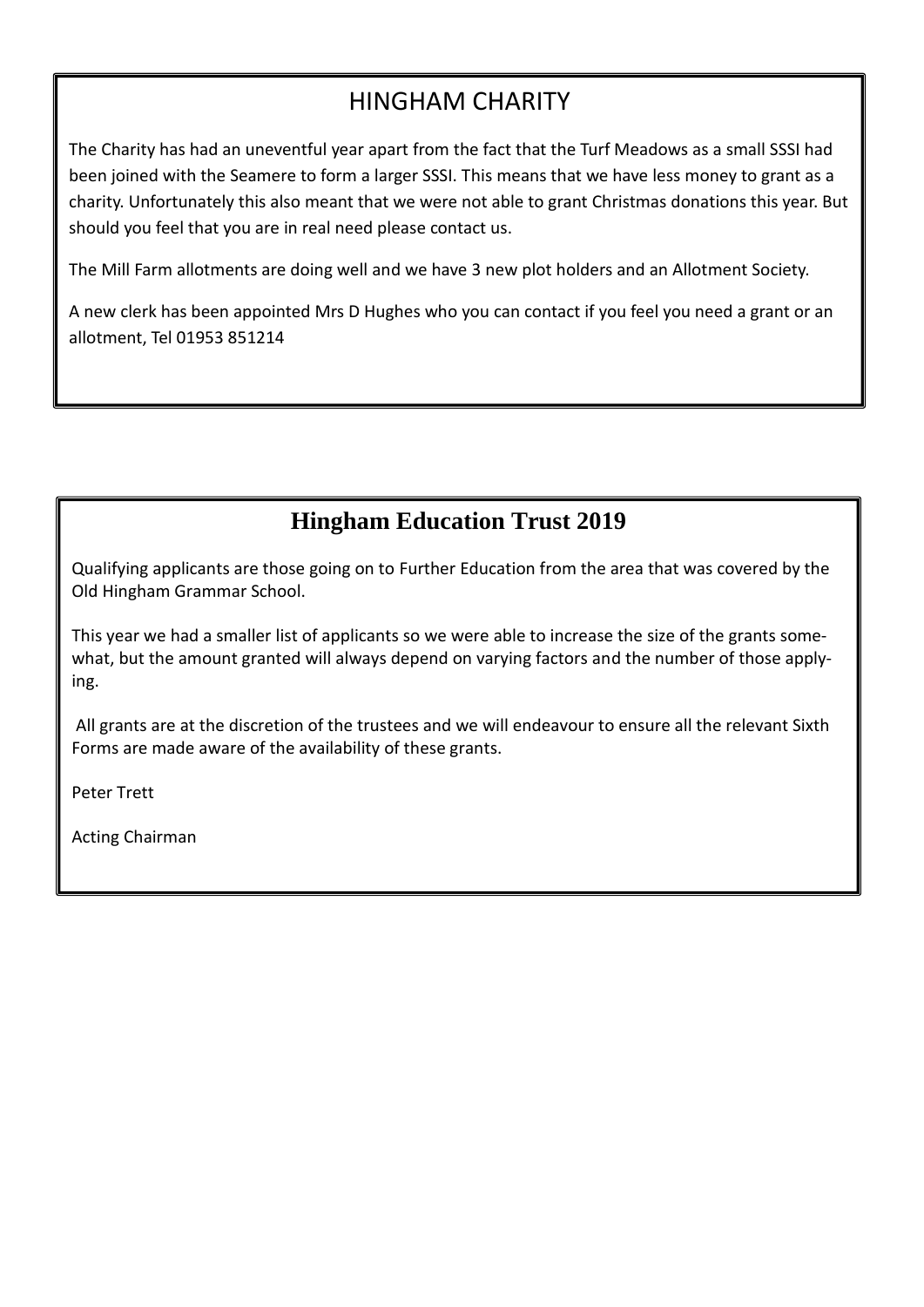## **HINGHAM & DISTRICT COMMUNITY CAR SCHEME Serving the communities of Hingham, Deopham and Hackford**

ANNUAL REPORT - 2018 -2019

#### Introduction:

The Hingham & District Community Car Scheme supports people in our communities with essential medical journeys which cannot reasonably be made by public transport or where a person would have difficulty in using public transport. The Scheme is managed and delivered entirely by volunteers. Volunteer drivers use their own vehicles and are paid a standard rate for their mileage. They offer their time free.

The Scheme charges the passenger 50% of the mileage cost; the remainder is subsidised by SNDC (20%) and Hingham Town Council / Deopham & Hackford Parish Council (30%). [Norfolk County Council contribute £120 per year via SNDC]. The Administrator is paid a small retainer of £20 a month and administration costs such as phone call charges, and booking diaries are also reimbursed (50/50 SNDC and HTC).

SNDC make their contribution annually via a Funding Agreement. For 2018/19 this was £2,189, based upon previous year's grant. Hingham Town Council (and Deopham & Hackford Parish Council) pay quarterly in arrears in response to submission of a claim.

#### Review of the year:

The Scheme undertook 961 journeys during the year. This is a small increase on last year. The majority of the journeys are to one of the three main hospitals (N&N; West Norwich and Spire) the next greatest number is to the Hingham Surgery. There are also regular visits to Physiotherapy, Cranial-Osteopathy, Chiropody, and Dental practitioners in nearby towns. With the changing methods employed by the Hospitals to deal with waiting lists, we now occasionally get requests to take people to hospitals further afield, such as Bury St Edmunds, King's Lynn, or Papworth. We try to establish a reasonable rate for these, but in some cases it has proved too expensive for the patient so we have referred them to the Hospital Car Service.

Our clients range from the long term ill, residents in the care home and the two assisted living premises in the town, the housebound at home, or those who are independent but temporarily unable to travel alone.

The scheme is now being excellently administered by Kaylea Monk, who I would like to personally thank for taking on this task. She has replaced Caroline Boyce, who left Hingham for the south west in December. I would like to thank both Caroline and Tony for their dedication to the scheme while they were residents of Hingham, and wish them well in their new adventure in the South West.

Our finances are managed on-line by Geoff Divers, who receives the funds, arranges monthly payments to drivers and wrestles with the world of on-line banking. Continued thanks and gratitude for his vital contribution to the smooth running of the scheme.

#### Our Drivers:

I would like to thank our regular drivers Trevor Nudds, David Trollope, Paul Mallett, Peter Hall and Alan Juby, for their unfailing support and generosity in continuing to give their time to this vital service during the year. This helps ensure that we are able to respond to most requests. However, it would be good to have more drivers on our books, even if they are only able to offer a small amount of time, or only wish to undertake journeys around the local area.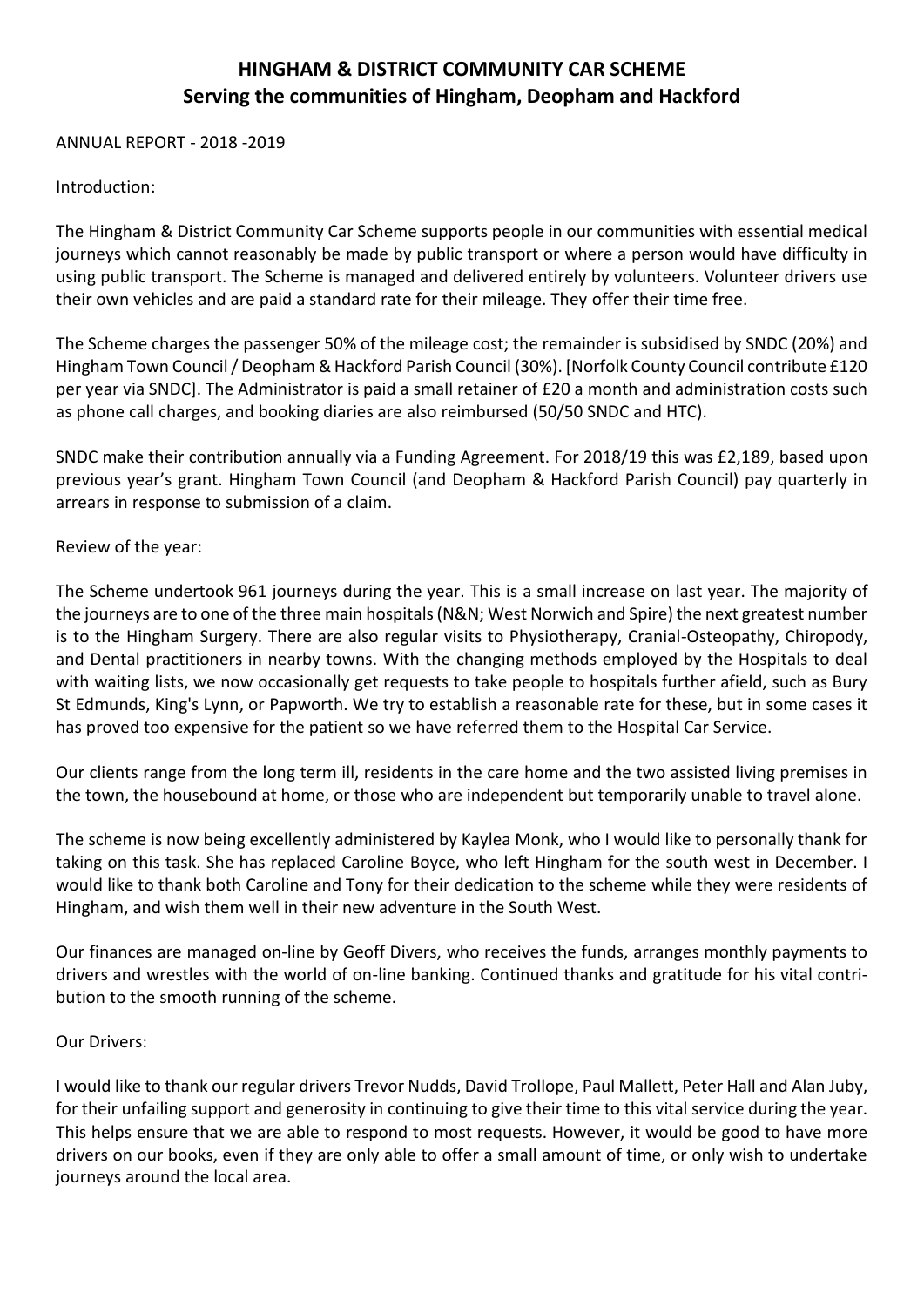As volunteers, no driver is ever pressured to take on any job.

If anyone is interested in contributing some time to the scheme, please get in touch with me.

Plans for 2019/20:

The funding from NCC/SNDC continues, and we thank them for their continued support. Our annual funding agreement with SNDC/NCC remains the same (at £2,189). The reporting regime has now thankfully been simplified. HTC have also kindly budgeted £2,500 for continued support of the scheme.

Since the removal of a number of Watton,Carbrooke and Scoulton residents from the Watton Surgery's list to the Hingham Surgery, there has been a small stream of requests from those residents asking for use of the Hingham Community Car service. Unfortunately, these live within the Breckland District Council area and so are not covered by our funding from Hingham and South Norfolk District Council. Last year we undertook these journeys at no charge when no other alternative was available. However, I am pleased to report that I have now tracked down Watton Community Cars, which operates without any local authority funding. These Breckland residents can now be signposted to that service and appropriate notices have been put up in Hingham Surgery and in the Hingham Newsletter.

Watton, Carbrooke and Scoulton residents can now contact:

Sylvia Welsh on 10953 882 961

Anyone in Hingham, Deopham or Hackford wishing to book a Community Car journey should contact:

Kaylea Monk on 01953 851 643

Despite the many day to day issues, I still believe that our service is vital to the people of Hingham & District, especially in helping those who can continue to live independently in our community with a little support. I know that the Neighbourhood Scheme, the Lunch Club, the Churches and the Surgery are all fully aware of the services we offer and I thank them for their work. I also believe that our joint efforts will continue to keep Hingham a particularly friendly and supportive town to live in.

May I remind people to give as much notice as possible when booking the service.

It is very difficult to organise a trip for someone in less than 48 hours.

Alison Lys

Scheme Co-ordinator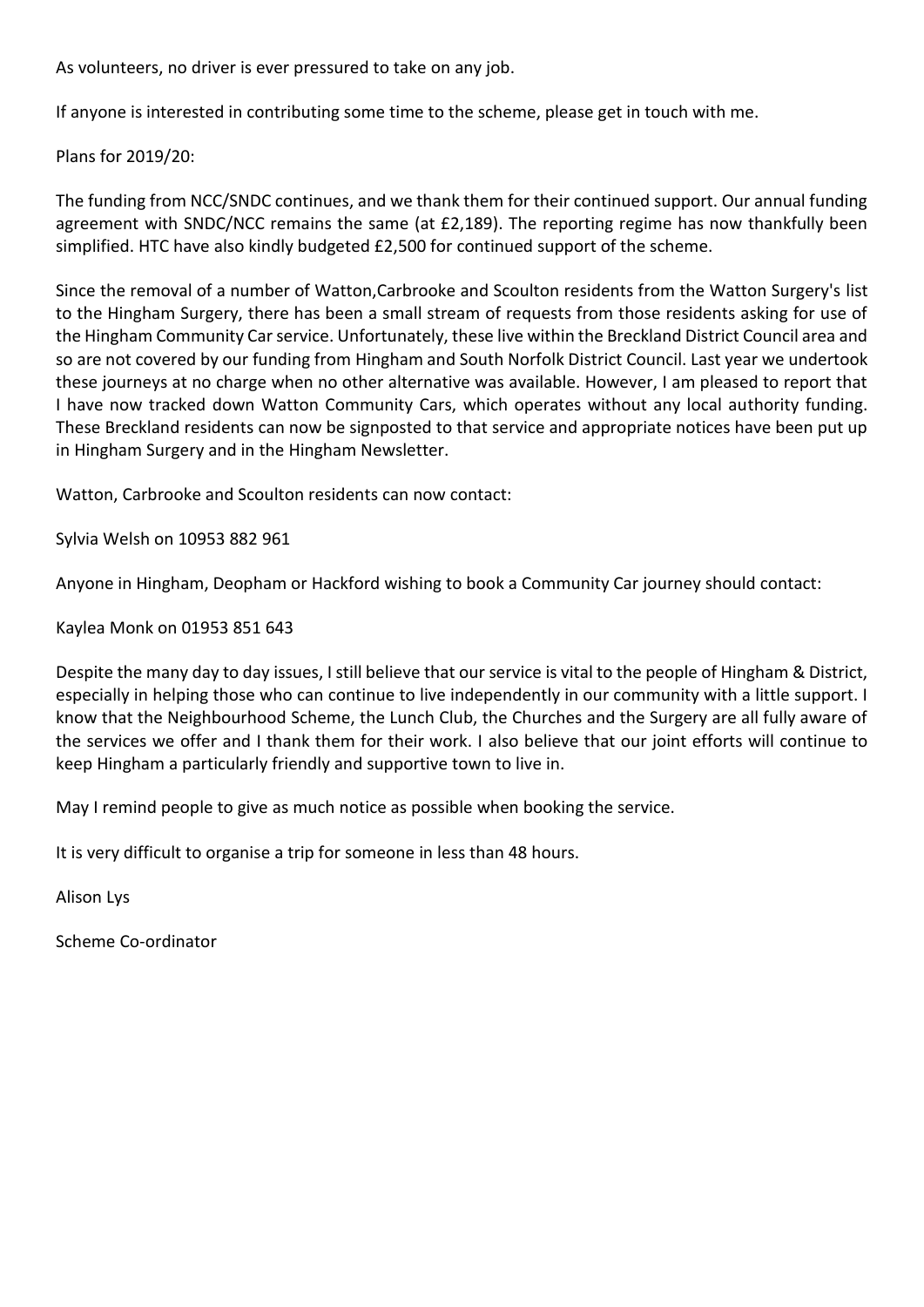## **The Hingham Society**

## **Report for Parish Meeting, April 2019**

The Hingham Society was formed in 1972 and its objective is to "improve, protect and preserve the parish of Hingham". It is managed by an elected committee and is affiliated to the CPRE (Campaign to Protect Rural England). We monitor and comment on any planning applications which affect the town's appearance. We try to ensure that new developments are in keeping with the surrounding buildings. Our programme of evening meetings and outings provide opportunities to discuss topics of local interest and to increase everyone's knowledge of issues that concern them and the town.

Our programme began with an entertaining and informative talk in April by Paige Langton on the work of the Dogs Rehoming Trust, followed by a visit in May to the Hawk and Owl Trust at Sculthorpe. This was a splendid and comprehensive visit, led expertly by Trust staff.

The annual litter pick took place in early June, and was much more successful than the previous year, with a good army of volunteers. For the second year running we won the South Norfolk prize for community activity, and we used the £200 to buy and plant three English oaks on the green by the Bowling Club to replace the diseased one cut down last year. We thank the Town Council and David Ramm for assistance with planting and maintenance of the new trees. Please join us this year for the litter pick. It will take place on SUNDAY 19 MAY at 2pm, not Sunday April 28 as it appears in membership cards. We also cleaned up the space by the entrance to the churchyard opposite Harrods and replanted with flowers and shrubs. We thank David again for offering to maintain this.

In June we hosted a talk by Amanda Rix from the Norfolk Windmills Trust and its mills. This interesting talk focused particularly on the mill in Wicklewood, which is open several times a year. Some of us went on a visit to the mill itself. The highlight of the year was undoubtedly the garden picnic in the grounds of Southernwood House, hosted by Fran and Richard Harrold. Music was provided by the Song Noir duo. It was a resounding triumph, blessed by wonderful weather. We received enthusiastic feedback with calls for a repeat performance. We shall certainly consider it. Our grateful thanks to Fran and Richard, and of course Song Noir

After a midsummer break, Tom Cowin led the annual footpath walk in September. The walk took in paths to the north of the town, and parts of Hardingham Estate. The weather was not promising in the morning but as the walk began the sun came out. Perhaps as a result of doubtful weather, not many turned up, but those who did had an enjoyable walk.

In September we welcomed Tony Leech who gave a fascinating talk called "Witches and Devils, the darker side of fungi" He told us some wonderful stories about myths and legends about fungi, as well as how to identify them. In October he led a visit to Wayland Wood to help us to search for and identify fungi. For those who stayed the course til the end it was an absorbing expedition.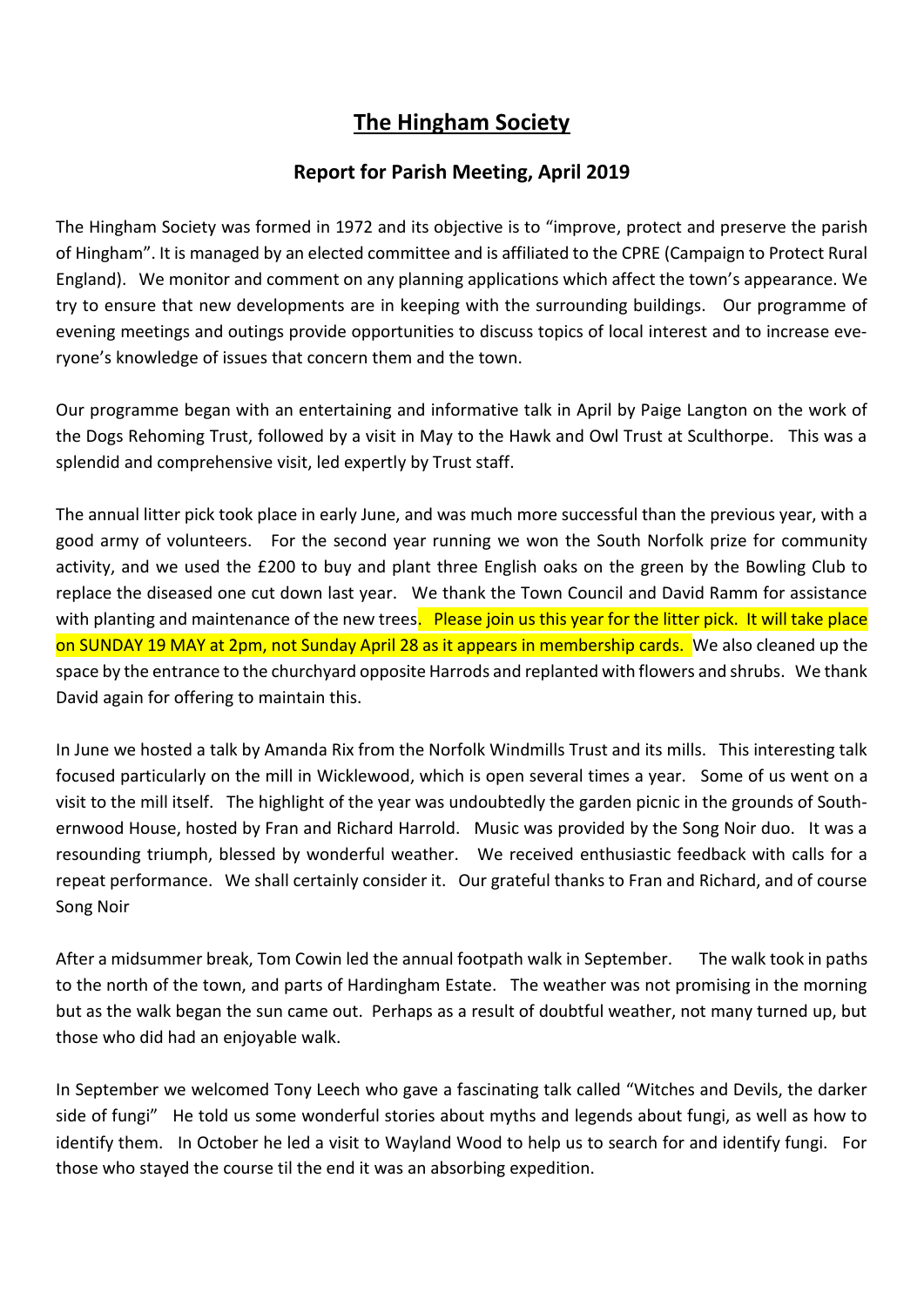Our eighth quiz took place in October and we were delighted to welcome Rector Colin Reed for the second year to devise the questions and present them with his usual panache. This year Colin will not be with us as he is on sabbatical during the autumn. We shall be in touch later about booking tables. In November we welcomed back Stephen Pope from Gressenhall. He gave us a talk on "The Village Craftsman", a talk he had been due to give last year but had to cancel through illness

We organised carols again in the Market Place with St Andrews Church in December, raising £44.77 for the East Anglia Air Ambulance. Weather was utterly diabolical, but to our amazement the turnout was if anything greater than previous years. We tried squeezing everyone in the bus shelter but there were far too many and most were left outside in the rain. But fortunately we were rescued from the weather by the kindness of Ann and Stephen Hare, who opened up their house for the mince pies and mulled wine. We sang them an appreciative carol to say thank you.

With a small group of volunteers we have kept the footpaths open this year, and we would like to thank the major landowners in the parish for the way they are managing informal permissive paths and keeping the field margins clear for walkers, with or without dogs. We owe them as well as the rest of the town a duty to ensure all dog mess is picked up and placed in the bins provided.

In June we ran a small housing development survey at the Market in the Market Place. The purpose was to increase awareness of the Greater Norwich Local Plan and what it might mean for Hingham in terms of more houses. We presented a map of the village showing the ten sites identified as options for housing development, and asked preferences. Most preferred sites were to the west, mainly the land south of the Watton Road opposite the Sports Club. Least preferred option was east of the current Hops development. This was a small sample (80+) so we can't put too much weight to it. But it suggests perhaps a reluctant acceptance of the then indicative figure of 50 or so houses. Early days yet but we continue to monitor developments.

The Hops development is now complete. While most people appear reasonably satisfied with the development, there have been occasional problems with flooding into the estate from the Norwich Road and concerns about speeding on the main road. An informal group of local residents has lobbied the Town Council and Norfolk County Council's Highways Dept. for improvements to mitigate flooding and reduce speeding, and to re-locate the Ringer's Lane bus stop to avoid illegal overtaking round the refuge while buses are stationary. Anyone interested in assisting with this should contact Geoff Bedford on 851823.

Our financial position is stable. On January 1 2018 our balance was £3,341 and on January 1 2019 it was £3,281. We shall endeavour to continue to develop our activities whilst maintaining a stable cushion. Membership last year was 495, a small decrease on the previous year. We are always looking for people to join our committee. Would anyone interested please get in touch with any member of the committee, or Tom Cowin, on 01953 852549.

Finally we would like to thank all those who have supported us over the past year, and look forward to their continued support in the coming year. Please remember to renew your annual subscription (still only £1) plus any donations you care to make. The programme for 2019 is now available.

Tom Cowin Chairman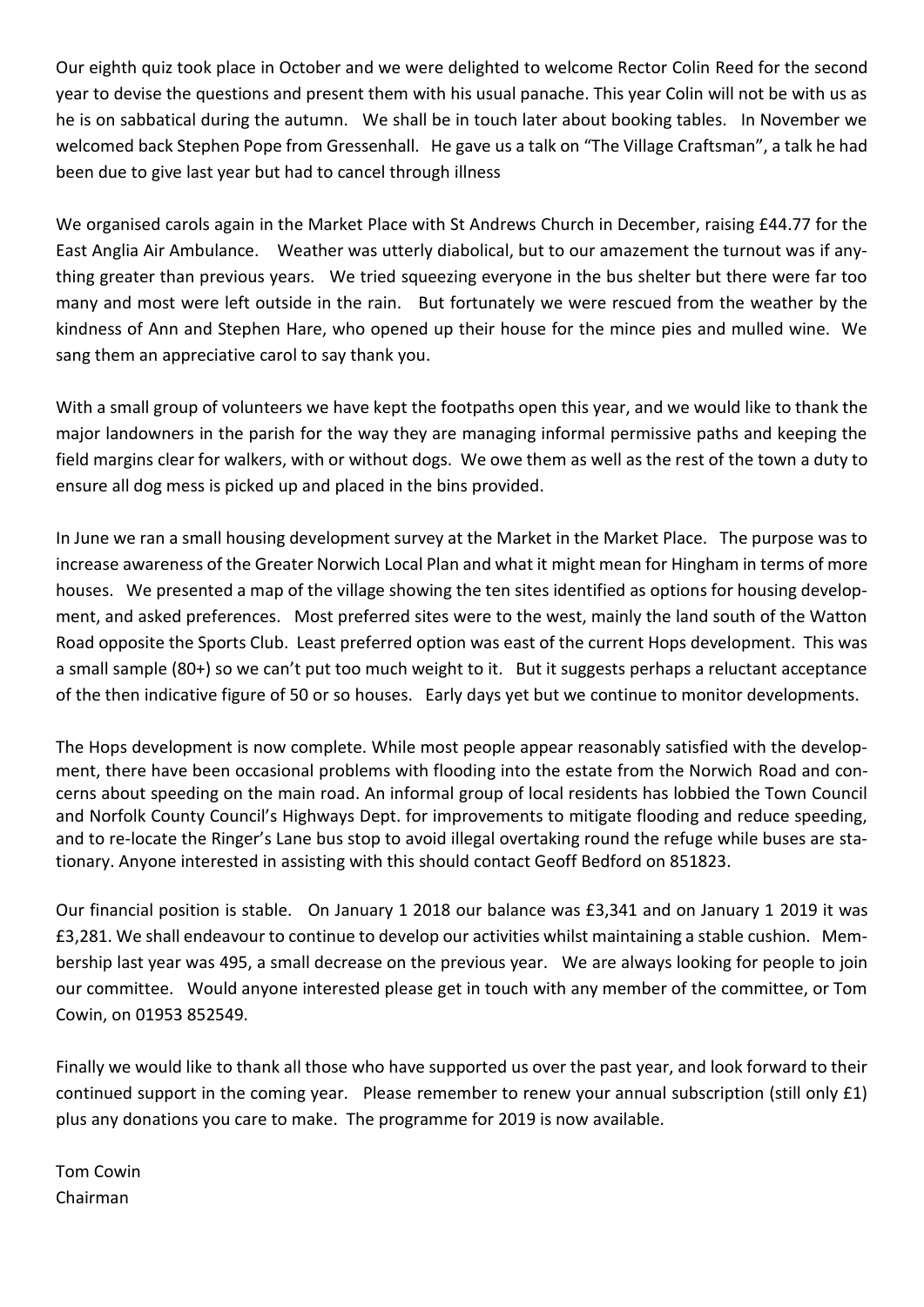## **Hingham History Centre**

Report for Hingham Town Council Annual Meeting

The Hingham History centre has now been in existence for 8 years and always meets on the last Wednesday of the month in the Lincoln Hall.

This meeting we a call a "Mardle" an old Norfolk & Suffolk word for a gathering of folks having a good old chat or gossip!!

The actual definition in the English Dictionary (according to google) is "A Rabble or unruly crowd" - well I can assure you we are definitely not that!!

As I said we meet on the last Wednesday of the month and usually have a Speaker - tea, biscuits and of course a good old "Mardle "amongst ourselves.

Usual attendance is about 35.

One of the aims, as well as providing a place for people to meet up socially, is to raise money to aid the purchase of a safe storage place for all the many old historical documents that are held in private homes in Hingham, where the people holding these documents would feel that it is a safe and secure place and would be happy to release them.

Attleborough has an extremely good storage centre situated in the middle of the town and our aim would be to purchase something similar.

It has been muted that it would be good and very useful if we could have somewhere that could be shared between the Library, H.T.C. and the History Centre for the safe storage of all documents relating to Hingham. This would definitely Not replace the function of the Lincoln Hall where all meetings would continue to be held, just a smaller centrally secure place for the storage of these documents - where any visitors to Hingham who wish to look up anything, perhaps relating to their family, could be directed.

Ann Hare

Secretary - 31:03:19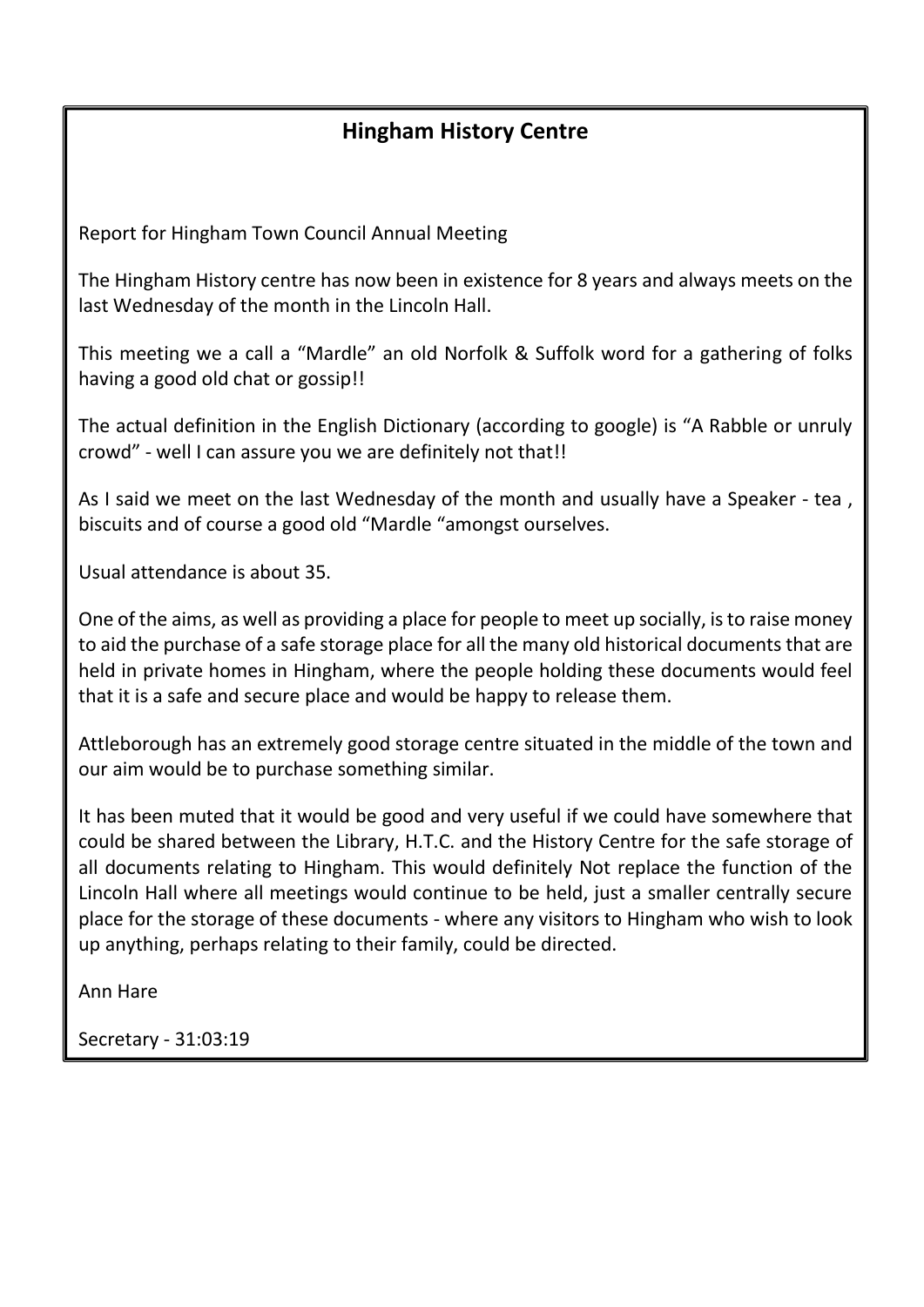## **Report for Hingham W.I.**

2018 was a very important year for our W.I. as we celebrated our 100th Birthday. A special service presided over by Rev. Sally Wallace-Jones was held in St Andrew's Church on July 8th.

On July 11th we held a Birthday tea in the Lincoln Hall and all our members were given a bag to mark the occasion. Many of our members joined members of Barnham Broom, Ditchingham, Hardingham and Hethersett W.I.s for a joint celebration meal at Park Farm Hethersett on July 25th. We were presented with a certificate to mark our 100th Birthday at the Annual Federation Meeting held in St Andrew's Hall. During the year we have held our normal monthly meetings with a wide variety of speakers as well as supporting the group events.

In May we visited the Fairhaven Gardens and in December we held our annual Christmas lunch at Broom Hall.

Our main fund raising events were a strawberry tea and a cake stall.

This year the Norfolk Federation of W.I.'s is celebrating its 100th Birthday. The annual meeting was held in the Theatre Royal on March 21st and the guest speaker was Pam Ayres.

New members and visitors are always welcome to any of our meetings.

## **Hingham Santa's Grotto**

For the past four years Hingham Santa's Grotto has stood on the Fairland throughout December, providing a focal point for the young (and not so young!) people of Hingham and surrounding areas as Christmas approaches. Santa himself attends the town's Christmas Market every year, providing great excitement for the children, and is a highlight of the annual market.

The wooden grotto was originally constructed in 2014, created by a team of volunteers who gave their time and effort for free, and boosted by donations from local businesses. Thanks to growing interest from the local community, in 2017 the grotto was extended with the addition of Santa's Cabin and furnished with handmade items and donations including a stove, table, bed, comfy chair and, of course, a typewriter for compiling his 'Naughty & Nice' lists! And, of course, there is a 'Letter to Santa' post box where children can post their special letters to Santa. The grotto has become a feature of the town's Christmas Market, attracting people from across Norfolk to Hingham and bringing additional revenue to local businesses. Lighting has been an ongoing issue for us as there is no electricity point immediately available, we are hoping that this can, in some way, be rectified for next Christmas. We held a 'cake stall' in the market place on the 30th. March 2019 which was a great success with donations from the local Co-op store, Hingham Bakery and many local people.

We are always looking for new ways to raise money and any suggestions will be welcomed. Hingham Santa's Grotto brings the spirit of Christmas to life, giving young and old the opportunity to experience the magic and joy of this special time of the year.

You're never too old to visit!

Sid Weiner - Secretary Hingham Santa's Grotto hinghamsantasgrotto@gmail.com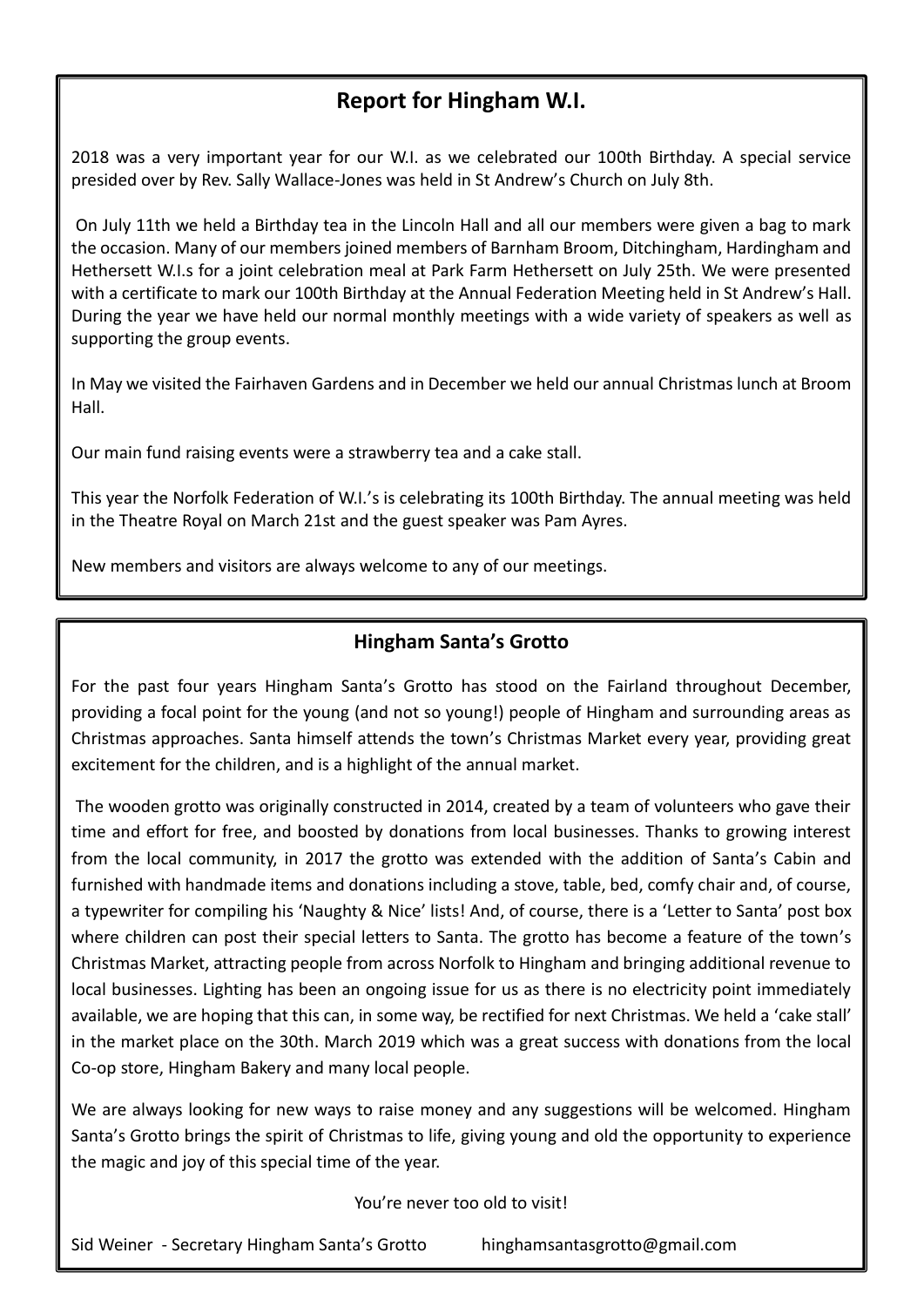## **Hingham and Hardingham Art Group: Report April 2019**

The Hingham and Hardingham Art Group meets fortnightly on a Tuesday afternoon at Hardingham Village Hall. During these meetings, some members do figure drawing or work from a still life whilst others work on their own projects. Members use mediums of their own choice, perhaps pencil, charcoal, pastel, or collage, acrylic or oils. We now have 28 members.

We were very sad to say goodbye to Anne Howarth when she died last autumn; she was a long standing and influential member, a gifted artist who shared her knowledge and experience to the benefit of us all. The Club holds 3 workshops a year for members, usually led by a visiting practitioner.

In July, Andy Parker led a day using oils to sketch 'plein air' in Hardingham around the Hall; in November, Stuart Green came from Cambridge to encourage us to loosen up with water colours and inks and in March, Kay Barker led a workshop on portraits using acrylics and a limited palette. The three days were all well attended and very enjoyable.

Our trip this year will be in April to Henry Moore's home to view the exhibition of his drawings as well as his sculptures; we will be meeting as usual in the summer to paint in the open air. By popular request we are meeting for whole day sessions on four Tuesdays this year, bringing a plate of food to share over lunch. We held our AGM and annual lunch for members and their partners or guests at Hardingham Hall on the 26th March this year; Jane Howard catered for us, producing another delicious meal.

After another very successful Exhibition at the Lincoln Hall, Hingham, last year, this year's Exhibition will be held at the Lincoln Hall on the 17th and 18th November, with the private view on the 16th; we offer a warm welcome to those who would like to come and see our work.

Hilary Hodges Chair person.

## **St. Andrew's Hingham Heritage Fund - Chairman's Report 2019**

This year is not much different to my report last time. Other than that in 2017 we were lucky to have the Open Gardens Day which raised £3000 for the funds. This event will be held again this year on 9<sup>th</sup> June. Also, the Academy of St. Thomas will be giving a concert on September  $14<sup>th</sup>$ .

For this year we changed the timing of the Soup and Sweet Lunches from summer to January, February and March. The Curry Lunch will be held again on the  $11<sup>th</sup>$  May, and the Market Stalls will start in April and run through to September; they usually give a good return. The Ceilidh, unfortunately, was not supported in the same way. However, those that did attend enjoyed themselves and we did make a small profit.

Unfortunately this year we have lost several members of the Committee for various reasons; but I am hoping that we will still have their support at events, though this does leave us a bit under staffed. If we cannot find replacements, and more support, then it will be up to the Trustees to decide what is to be done in the future.

To those that have left the Committee I do sincerely thank them for the work that they have given to Heritage Fund. You have been a pleasure to work with.

There is some good news. A few weeks ago we received tenders for the repair of the guttering to the south side of the church. This was a satisfactory figure and we were able to tell the PCC that we will fund this work to the agreed amount. It is so nice to be able to be of service. The down side of this is that we will have to make the money again so that we can do it again.

Geoff Young - Chairman St. Andrew's Heritage Fund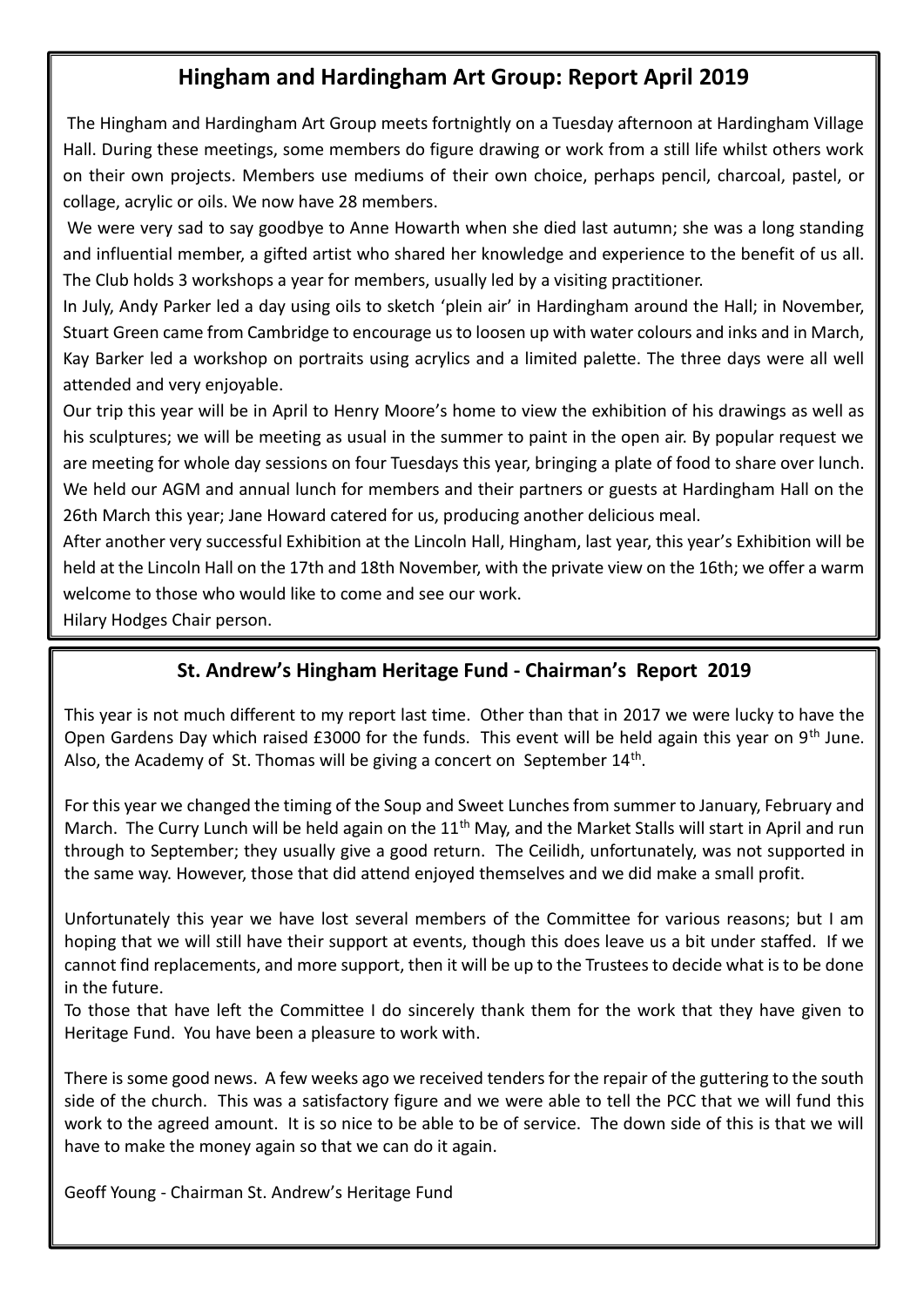## **St Andrew's Church Hingham - Report 2019**

We have now had the benefit of the heating/lighting system for a full year. This has enabled us to initiate and host new activities.

The monthly Computer Club helps with computer/tablet/phone use.

The monthly Wheels Cafe is designed for anyone who uses wheels, whether that be wheelchairs, mobility aids, bicycles or children's buggies.

Recently 'Remini -sing', a singing and music group for older people has begun meeting on Mondays in term time.

We were very pleased to provide a rehearsal and performance space for the Community Choir and look forward to welcoming them again to prepare and stage a Summer Concert.

Last Summer we held a holiday club for older people which was a very happy few days. We have also been able to have refreshments after funeral services at the rear of the Church. The Monthly 'Messy Church', for children and their parent/carer, continues to flourish, as does the mid week exercise groups.

We were very pleased by the support and appreciative comments for the Remembrance displays and events this year. The church is open every day and many of the visitors during November wrote good comments about the displays and the effectiveness of the silhouettes in the pews.

The Christmas windows arranged by many organizations in the town were again very impressive, and all were in place for the Town Christmas Market, remaining until 12th night. The Christmas services and concerts were very well supported with Christmas Eve seeing over 400 people enjoying the early evening 'Light of the World'. During Advent, and again during Lent we have a collection point for the local Food Banks. We continue to support local and overseas charities.

With all these many and various events it is obvious that we need toilet facilities in the church. The PCC have chosen a plan which will enhance the church and have consulted with the appropriate bodies. We are now ready to have specifications drawn up to apply for a faculty from the Diocese. We will have to raise a huge amount of money and will be looking for grants and support in this.

The maintenance of the building is very costly and we are very fortunate to have the support of the Heritage Fund who work throughout the year to raise money for the

fabric of the building. At the moment they are funding work to the South Gutters to keep the damp at bay and are hoping to also fund the restoration of the original ringing floor so that we will be able to teach a new group of bell ringers. Interest has been expressed by a few people in learning to ring the bells. One or two of the stained glass windows also need attention. We are working on improving the appearance of the church floor, especially the black ledger stones with their memorial text.

The year 2020 is the 700th anniversary of the beginning of the building of the present St. Andrew's Church. We intend to mark this over the weekend of 3rd,4th and 5th July 2020. We would very much appreciate ideas and support to make this a truly community event.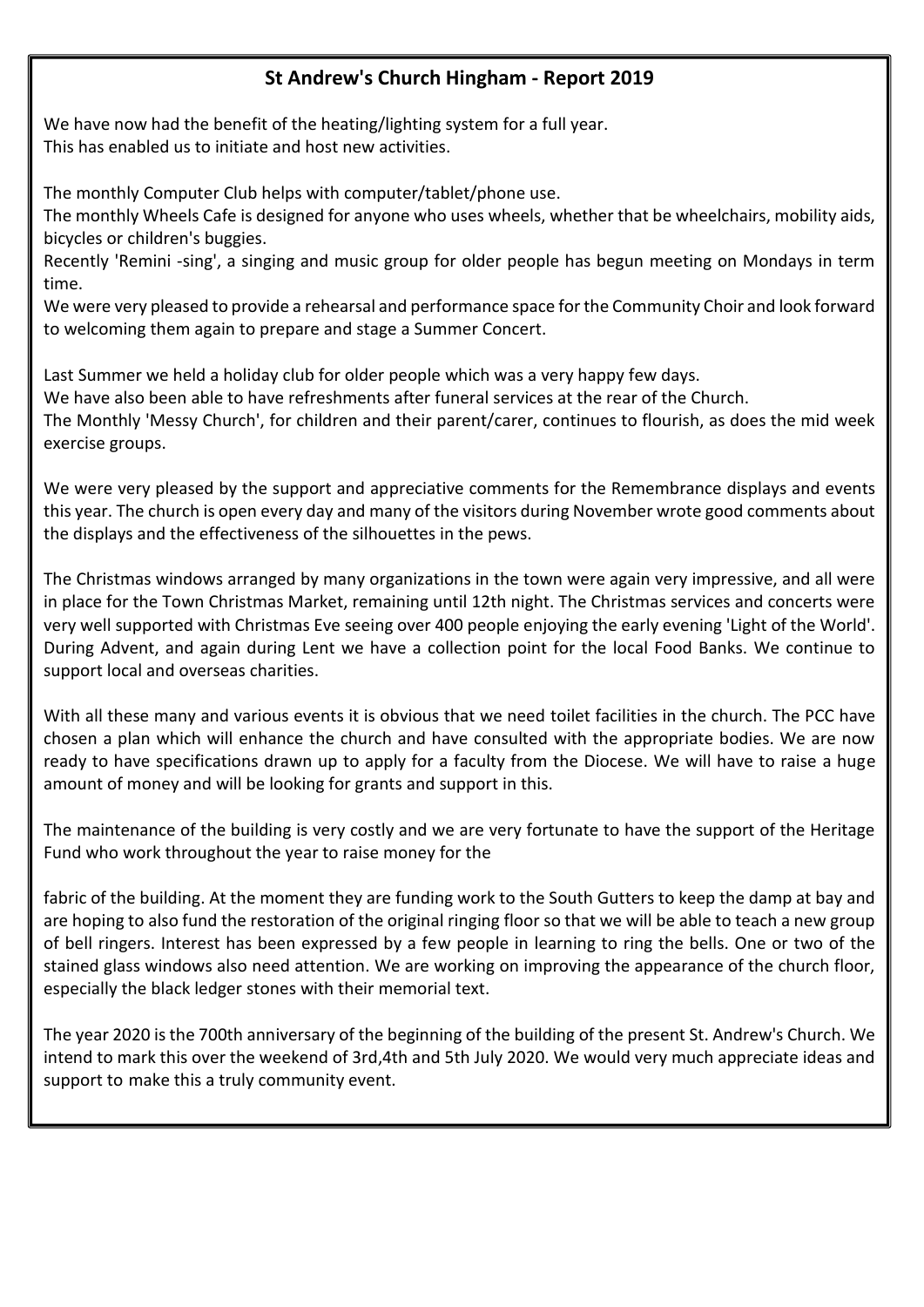## **Hingham Youth Café Annual Report April 2019 Co-ordinator: Dawny Christien**

Hingham Youth Cafe delivers a monthly session for young people aged from school year 7 onwards, who live in Hingham and the surrounding areas. Each 2 hours session is staffed by volunteers, with activities and resources courtesy of fundraising efforts and support from Hingham Town Council. Since September '18, we have made over 150 contacts, with a roughly even gender split, working with around 40 individuals. This shows there is still a need for the service we offer - namely, a safe and relaxed social space for young people to meet with their friends and get involved in projects and activities, whilst having access to helpful, supportive youth workers.

Our best achievements this year: our first off-site visit to the One Life Left gaming cafe in Norwich, fitting a bouncy castle into Lincoln Hall (only just!), developing a website and purchasing a badge machine! With the three sessions we have left this year, we hope to get outdoors and play rounders, go climbing indoors, and hopefully have a rollerdisco! Young people make the decisions on what we do.

Why do we need a Youth Cafe? There are around 200 young people aged 11-19 in Hingham itself and far more if we include surrounding areas, and those we work with are clear that, while they are dispersed during the day to at least 7 different High Schools, having an easy to access space and place to maintain and develop friendships with their 'local mates' is really important. And they are correct - the latest research shows that social time spent in the company of others, and not via social media, gaming and screens in general, is a hugely protective factor for young people's mental health.

We decided last year that, in line with national youth work themes, mental health was a priority for Hingham Youth Cafe, and trained the coordinator as a Mental Health First Aider. We have connect with the wider youth work picture in Norfolk, and had young carers referred to us from delivery organisation MTM youth services, who continue to support us and our coordinator.

What of the future? We continue to be in good financial shape to operate for the remainder of the year, and are better resourced than ever for trips off-site, activities and the like. There is more that could be done for those more 'at risk' in Hingham, and we are working less so with young people in the 13-19 age bracket, for whom a different space, youth work style and curriculum might be more appropriate.

For these groups, as well as mental health, issues such as County Lines/Child Criminal Exploitation, and drug/alcohol education more broadly, could be usefully addressed through a youth work model. We need to talk to local young people more, and find out what they need. We have good quality meeting spaces, a skate park, open space and a sports hall. There is no reason why Hingham shouldn't be home to the safest, healthiest and happiest young people in the country.

The Town Council agreed to support the youth cafe in it's quest to achieve funding to pay a self-employed youth worker to develop and deliver a youth work model for Hingham ongoing. This is being moved forward by the same volunteers running the current youth cafe, so time is short, and we invite anyone with experience and expertise to come forward to help with this piece of work. Huge thanks go to all the volunteers who make these sessions possible (and awesome fun!), to our fantastic treasurer, to the Town Council for their support, and also to anyone who champions the need for Hingham to grow it's offer for children and young people.

Find out more at www.hinghamyouthcafe.co.uk.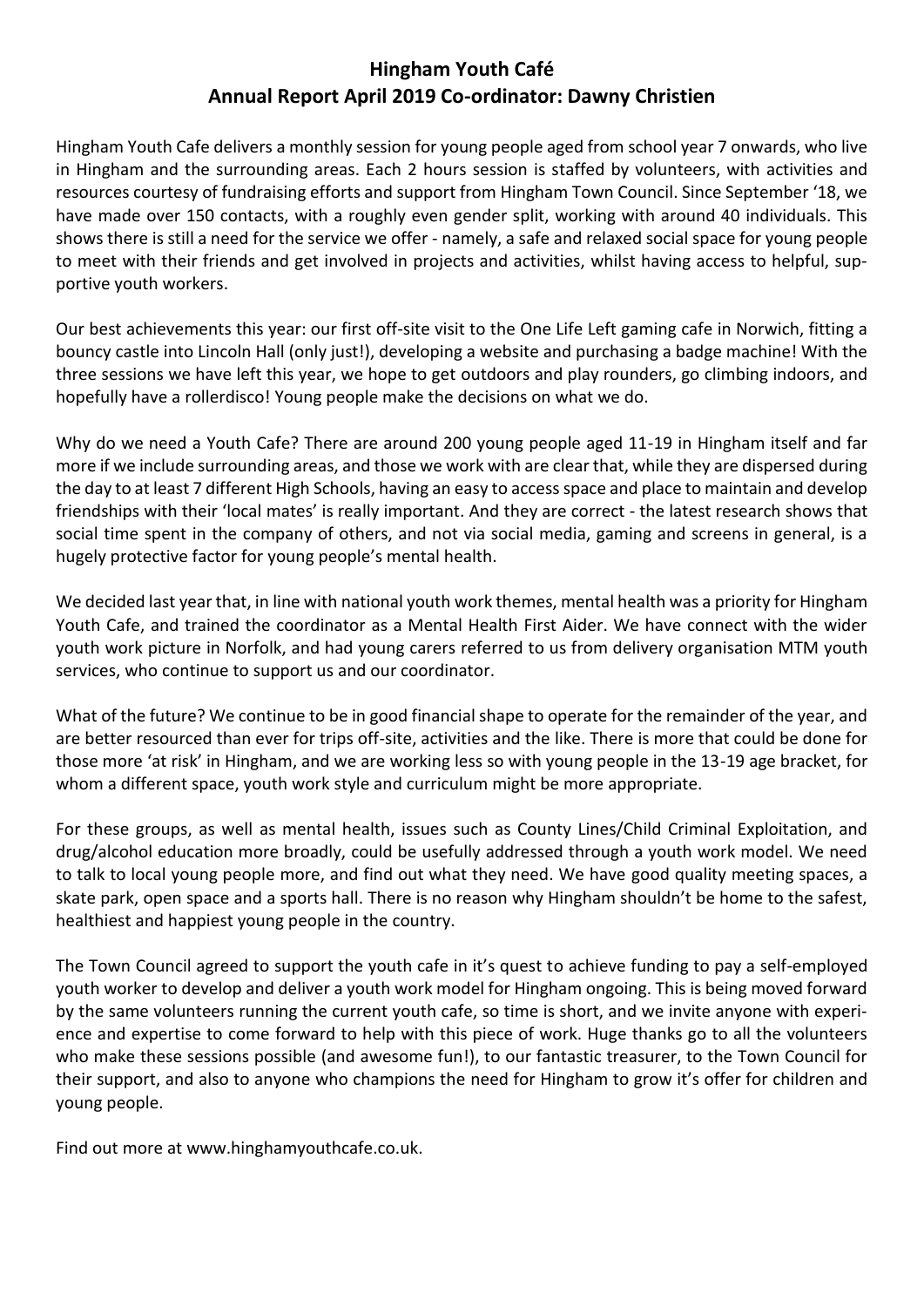### HINGHAM METHODIST CHURCH

### Bond Street, Hingham. NR9 4HA

REPORT FOR HINGHAM ANNUAL TOWN MEETING 18th APRIL 2019 Hingham Methodist Church Activities and Fundraising Events 2018 -2019

Our regular Church Services and Activities continue as follows:-

\*Sunday Morning Service at 10.30 am. Give us a look! We are a friendly bunch and would be so pleased to see you and welcome you to our Church.

\* Bible Discussion Group. Second and fourth Monday in the month, 10.00 am. In the School room at Chapel.

Open to anyone who would like to join us in discussing the Bible. How does it relate to us here and now, in our everyday lives?

See Community Magazine for Monthly dates.

\* Chapel Anniversary, Sunday April 28th 2019

\*Harvest Festival Service, Sunday September 29th With guest preacher.

\*Annual Christmas Carol Service. Each year, just before Christmas, we have a Carol Service. It's a Carol Service with a difference ! Come along and sing Carols with us, get the real Christmas Spirit!

\*Coffee Shop and Market. First Saturday of every month. 10am- 12noon

Held at the Methodist Church Room in Bond Street. Market stalls, selling cakes, bric-a-brac, books, jigsaws, jewellery and fancy goods, household linens and rails of pre-loved clothes. That's not all! We have a café, serving coffees and teas and homemade cheese or fruit scones.

\*Children's Crafty Corner. Crafts for children while the 'grown ups' enjoy their coffee and scones!

FUNDRAISING EVENTS

\*June/December 2018/19—Town Market and Town Christmas Market.

2018 Hoop-La stalls raised £30.20 for 'Action for Children' Methodist Charity.

\*July -2018 Town Garage Sale raised in excess of £300.00 for Church funds. This has proved very popular. We will be holding another Town Garage Sale This year on July 13th from 10 am -2pm.

Hundreds of people from all over Norfolk came to Hingham! Good for Hingham businesses !!!

\*October 2018, we put on a 'Sing-a-Long with Sketches etc' in the Lincoln Hall.

This proved very popular and raised £432.00 for Church Funds.

This was our last sing-a-Long event to be held in the Lincoln Hall. We are all getting too old !!

As you will appreciate, our Chapel building needs to be kept standing, and we also have to find £10.000 per annum to help fund the four ordained Ministers in our Mid Norfolk Circuit.

Charity Raffles ( 6 held per year) are held at our Coffee shops. We aim to support local charities, and national /international disasters.

We would like to take this opportunity to thank you all for supporting our fundraising throughout the year. We really do appreciate it.

FORWARD DATES FOR THIS YEAR'S EVENTS. 2019

TOWN GARAGE SALE ……… Saturday 13th July 2 10am- 2pm

'CHRISTMAS UNWRAPPED' ........ December. Date to be announced.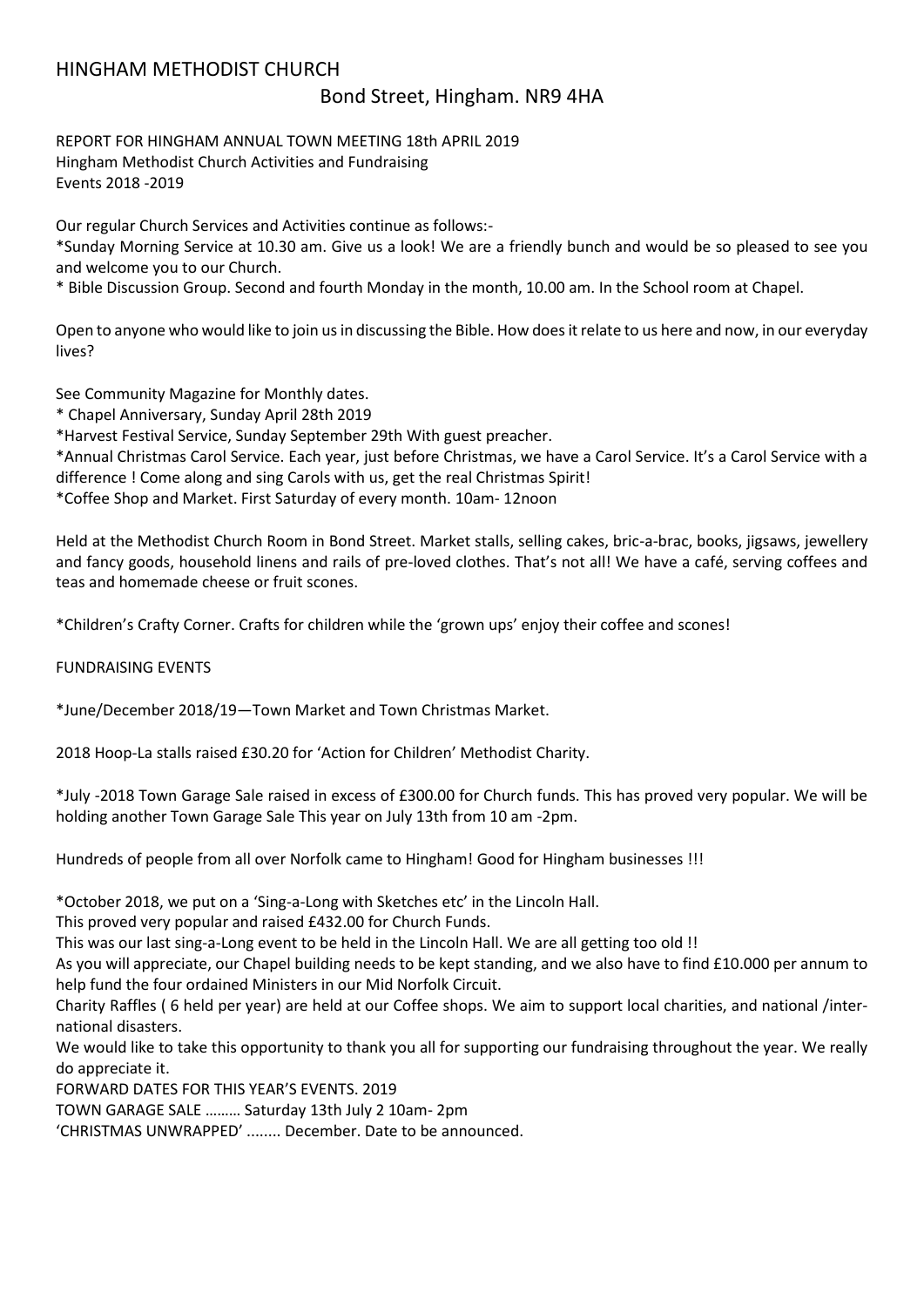## **Hingham Tennis Report for Hingham Annual Town Meeting**

As Hingham Tennis approaches its 3rd birthday, we're pleased to report the facility is still well used and supported by the local community.

We've managed to retain the membership at the same levels since we opened, with almost 200 members on the books. We're a 50-50 split of male and females and have a good range of members from 4 years up to 80!

Sam Howlett remains our Head Coach, with the support of Jonathan Linder who achieved his level 3 coaching qualification last year. This places our club in a minority in East Anglia, where many of the small rural clubs cannot attract or sustain a coach. Thanks to Sam and Jonathan we have an excellent weekly timetable of tennis sessions to cater for all levels and ages, and are open to non-members. We offer twice weekly cardio tennis, plus 2 group adult coaching sessions per week. We also offer various group lessons for children up 16, and a 'drop in' club night for our junior members.

Our coaches offer tennis days during school holidays and are running coaching programmes in local schools.

For adults members there are 5 social play sessions (including a popular Monday morning cake & coffee session!) which are free, plus they can book courts whenever they wish, using an online booking system. There is also a 'tennis ladder' available for those wishing to challenge other members to matches.

We have a strong, active committee who have helped to put together some super events in the last year. A big thanks to them. Highlights have included:

• Various bring & share picnics & BBQs, with tournaments alongside. We've hosted mixed, mens and ladies and last season a family tournament with one child & adult per side.

- Our 'Great British Tennis Weekend'- an LTA supported initiative offering free tennis taster sessions.
- Friendly matches against other clubs including Cromer and Garboldisham.
- A Quiz to raise funds for Hingham Tennis, the HPFA and Air Ambulance.
- Distributing 10 pairs of Wimbledon tickets to our members !

Another huge highlight has been the introduction of the game 'Pickleball' to Hingham. It's played on a badminton size court, with paddles (bats). We're currently running 6 weeks of trial sessions (on Friday mornings and Sunday nights) to see how demand goes. It's suitable for all ages and people who've never played any sport, so do contact us for more info.

In 2018/19 the Junior members of the club have continued to do well at local competitions, nearly always coming home with medals. It's a pleasure to report 8 are now in the County tennis squad which is great achievement for the club, coaches and those committed young people.

As for 2019, we have many events planned, but the most relevant to everyone here is Friday 10th May which will see us host a 'Hingham Quiz' aimed at all of the community. It's to raise well needed funds for the HPFA & Sports Hall, and we were hoping each club and society in Hingham could try and put a team together. The evening will include food and a raffle, please let us know if you're interested.

During 2019 we will host our 3rd birthday party, more tournaments and social tennis. As always, we welcome any interest or new members, so please don't hesitate to get in touch. The courts are also available to book on an hourly pay & play basis if you just fancy having a go. Floodlight tokens are available at the Sports Hall bar.

We believe that tennis should be enjoyed by anyone, no matter their age or ability, and that we want a friendly, inclusive club. So please come and see what we're all about!

Emily Cary & Lindsey Read

Co-Chairs of Hingham Tennis

hinghamtennis@gmail.com

www.hinghamtennis.co.uk

Tel: 01953 850 342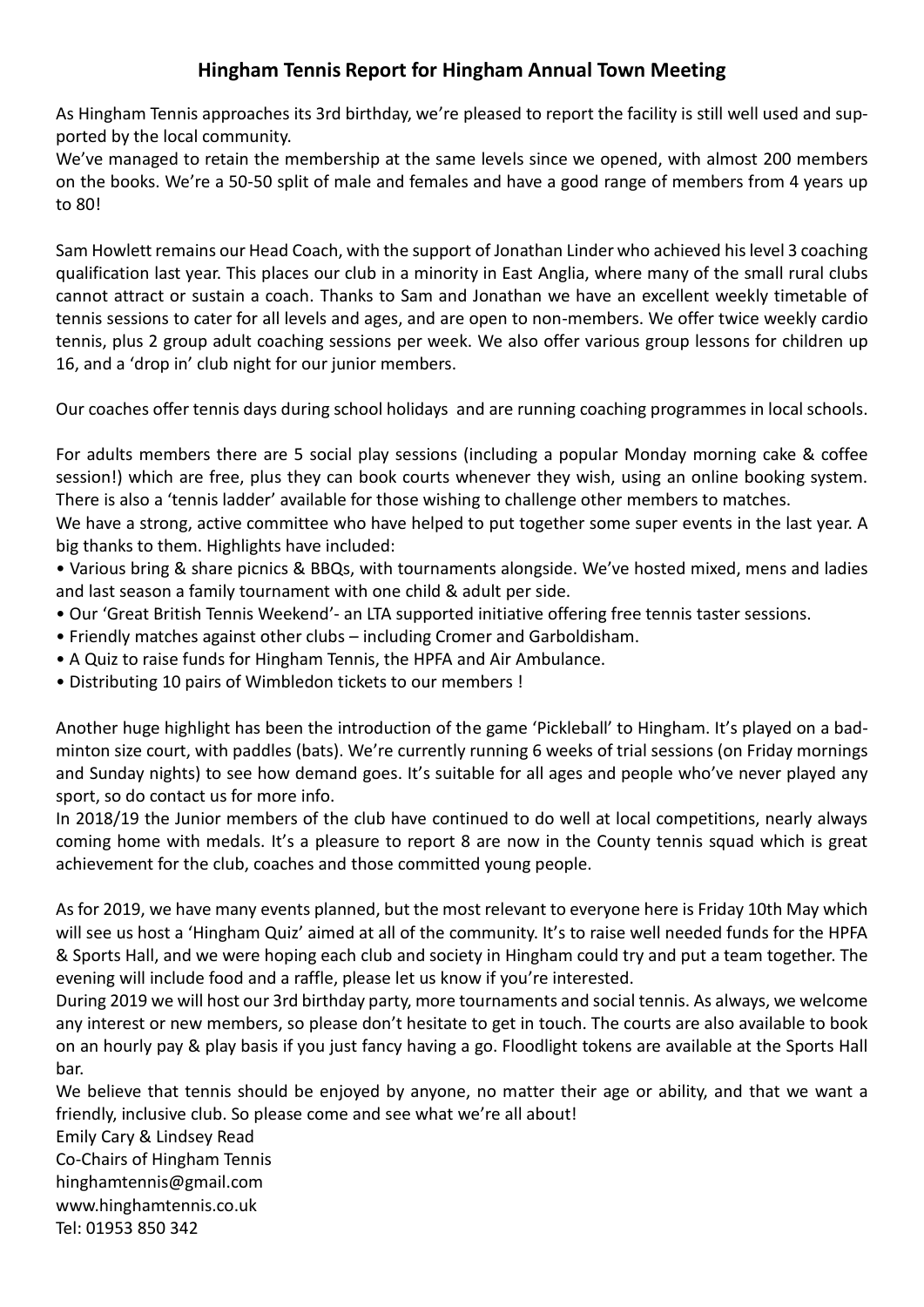## **Gardening Club**

2018 was a fairly successful year for the Gardening Club but like most clubs across the country we struggle for members, committee members and help at meetings, but we still keep plodding on.

Speakers were varied starting with Mary Sykes talking about composting to Justin from BLS Safety and Training giving advice on first Aid, demonstrating how to use the defibulator and how to put someone in the recovery position. Some members thought this was going to be boring but many said afterwards that it wasn't and was very helpful.

We also had talks by the Lady Mole Catcher, Howard Norton showing pictures of some beautiful delphiniums, Lynn Pettit on bees, David Mason showing slides of the wildlife of the Scottish Islands, Jane Steward talking about Medlars and Simon White telling us all about Beale's past, present and the future after their very costly rebuild.

The Spring show was successful as was the plant and cake stall in May and the plant and cake stall at the council market in June.

This year we've already welcomed Simon White, Robyn McDonald (Botanic Gardens), Sam Steggles (Fielding Cottage Goats Cheese) and Hodmedod's hedgehog support. There will be talks to come from the Hawk and Owl Trust, one about Fuchsias, companion planting for a balanced garden, roadside nature reserves and images of woodland. An evening visit has been arranged to the Medlar orchard in June.

The committee reluctantly cancelled the Spring Show in April as most of the daffodils had already flowered and had died off. It was also cancelled as one of our prolific contributors died in February. George Craig will be sorely missed for all his help, friendship and exhibits. The ashes of our ex. Chairman and president, Arthur Marshall, were brought back to Hingham in March and interred in Norwich with his wife Clarice and another of our enthusiastic members, Anna Brown, died at the beginning of the year.

The club meets on the second Tuesday of the month and all are welcome to join us to list to the talk and enjoy a cup of tea and a biscuit.

## **Hingham Cricket Club**

Hingham Cricket Club had a very successful season last year with both the first and second teams being promoted. The mid-week team also won the Wicklewood Shield.

Captains Jake Scent and Kevin Chilleystone are looking forward to more success this year and with an influx of new players are both very optimistic.

The first home match is on Saturday 4th May at Watton Road Playing Fields, and we welcome support from the Town.

This season the Club is introducing Junior Cricket under Level 2 Coach Steven Guy.

Further details on this will be published in the Community Magazine.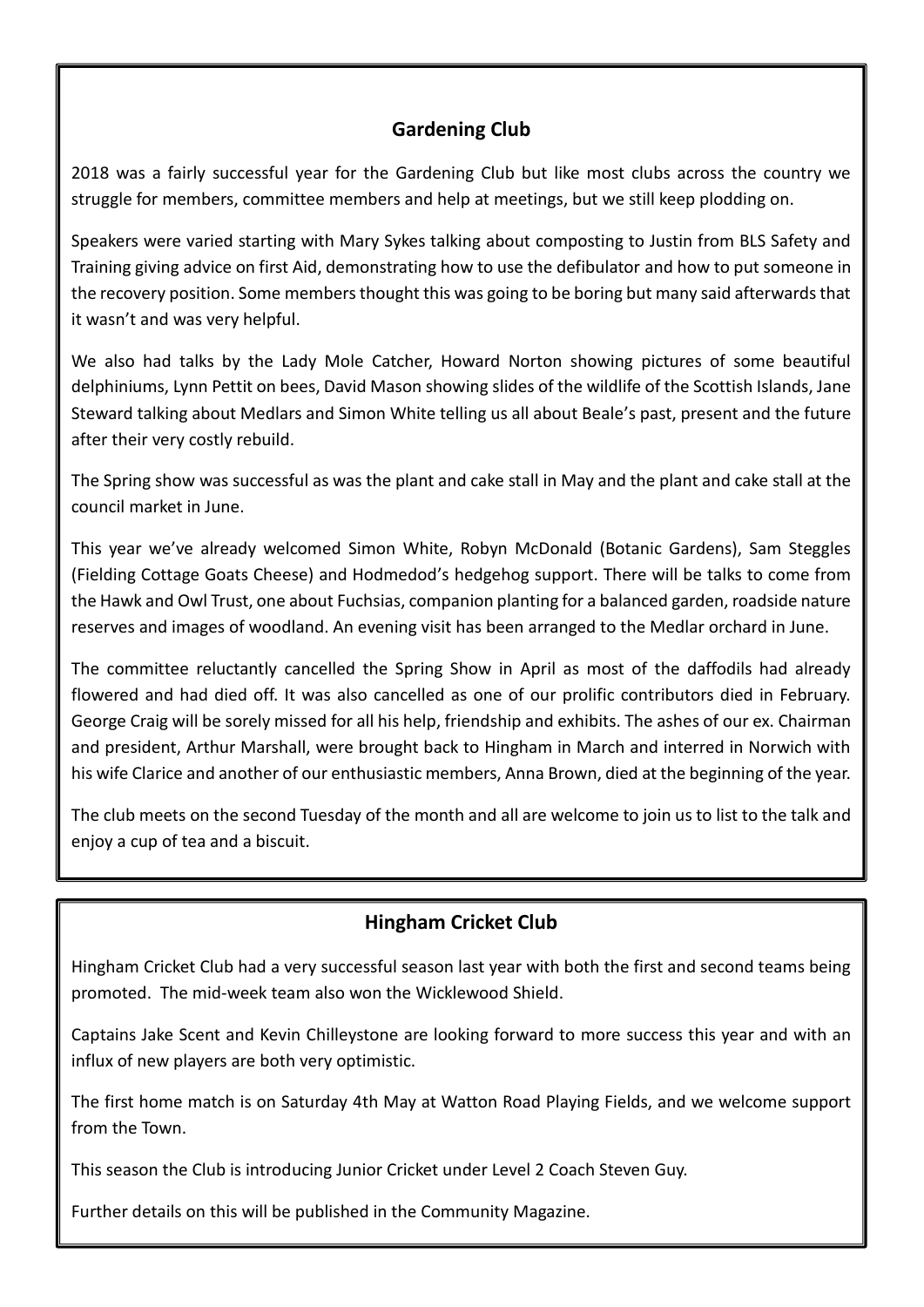## **REPORT from - Hingham Playing Field Association (HPFA) for 2018/2019**

Charity No: 286060

Introduction

The HPFA manages the play and sports facilities on behalf of the town. The HPFA is a charity, run by 4 trustees and volunteers, who might not be involved in any of the Clubs. The HPFA Committee is made up of the these volunteers, a representative of each club, and representatives of other village interests, such as the Town Council, District Councillor, Team Rector, etc. The Committee meets monthly and club representatives attend when they can. We have one self-employed Bookings Manager/Caretaker (Mr Nigel Matthews) and a cleaner (shared with the Social Club), paid on an hourly basis.

The HPFA's job is to manage and maintain the fabric of the Sports Hall building; the two children's play areas and the playing fields as directed by the lease with the Hingham Town Council. HPFA pays £100 per year rent to the Council under the terms of the lease for the Sports Ground, last signed in September 1999 for a period of 50 years. The Play Area in Hardingham Street (The Welcomme Space) and the buildings and structures on the Playing Fields are owned by the HPFA.

HPFA income is received solely from fees charged to the Social and Sports Clubs and other users of the Sports Hall. All other income is from funding applications that we make ourselves to the Council, South Norfolk District and other funding bodies. This accounting year we have again made an operating loss. Our major outgoings are for the electricity and oil – the cost of heating and lighting an uninsulated building. We are therefore increasing our hire charges for the first time since 2014 from May 2018.

The Sports Hall and Playing Fields are used by 14 clubs and other groups, accounting for around 1,600 visitors each month.

### Major Maintenance Activities

Oil fired boilers The boiler has finally been replaced this month which should result in a more efficient use of oil. The oil tank itself is being replaced in May to move it further from the building and ensure it meets current safety standards. We are also replacing the two immersion tanks which are severely clogged with limescale which will also ensure more efficient use of oil.

Electricity. Our insurance company flagged up a number of issues relating to our electrical systems, which have, over the years, been added to, altered and improved. A full Electrical Report was commissioned in February, which led to a fairly daunting list of problems being identified, ranging from very urgent to minor adjustments. We are beginning these works imminently and by the summer our systems should meet all the current requirements.

Play Areas: Management of the Play Areas at the Watton Road site and Hardingham Street continue to be problematic, with mis-use, vandalism and inconsiderate dog owners causing an endless round of issues which we have to resolve. The equipment at the Welcomme Space has been renovated during the year, and we are currently seeking quotes for further works at the Watton Road Play area. Our next RoSPA Report is due in June.

### Major User Updates

The Social Club: The club is doing well and offers a wide range of events every month, which are advertised in the Town Newsletter. The sports clubs are always welcome, as are any other visitors. The club is ready to welcome new members and anyone who would like to join (at a modest £10 per year) can take advantage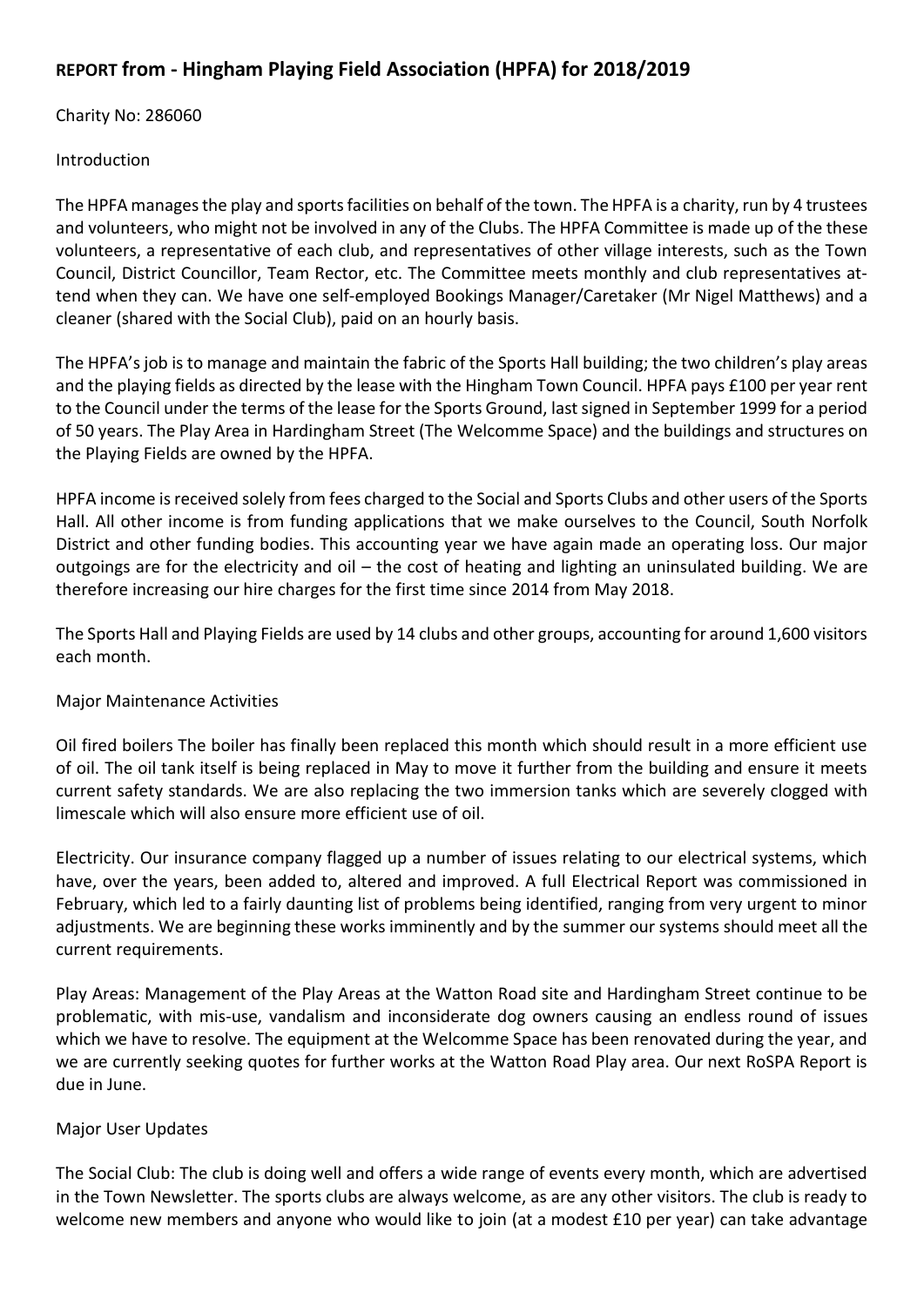of the discounted drinks prices! Anyone who would like to join should call into the club to find out more. Particular thanks to Tracey Scent, who has organised the increasing number of very successful fundraising events for both the Social Club and the HPFA.

The Antiques Fair: The Antiques Fair (on the last Sunday of the month) has expanded considerably under the new management of Philip Crossthwaite. This successful regular event has led to problems with inconsiderate parking around the margins of the Sports Hall, and Philip has worked hard to marshal the parking around the area, but the Police are no longer able to support us (even in allowing us to use cones). I can only ask that residents try to be patient during the few hours once a month that this problem occurs, and if a car is clearly illegally or dangerously parked, please call the Police. In the longer term we are still aiming to expand the car parking at the Playing Fields, so that all visitors can park at the site.

### Plans for 2018/19

The main driver for our activities continues to be upgrading our now elderly Sports Hall. As well as the oilfired heating and electrical works described above, we still have to complete the installation of LED lighting in the Sports Hall, extend the car park and improve the security and fabric of external doors and windows. It remains difficult to fund upgrades and renovations to existing building through grant funding, which puts increased strain on our income. Led by the Social Club, we are undertaking an increased level of fundraising events to help with this.

We continue to be grateful to the Town Council and South Norfolk Council for their help and support where they can and we are determined to continue to provide good facilities for the people of Hingham and the wider community going forward.

Finally, thank you to all the Clubs who stay in touch with HPFA, to the trustees and committee volunteers who give their time to the administration and maintenance required to keep the facilities open, and special thanks to our Bookings Manager, Nigel Matthews, whose dedication to both the facilities and to the Clubs and other visitors has led to increased income from users.

Alison Lys, Chairman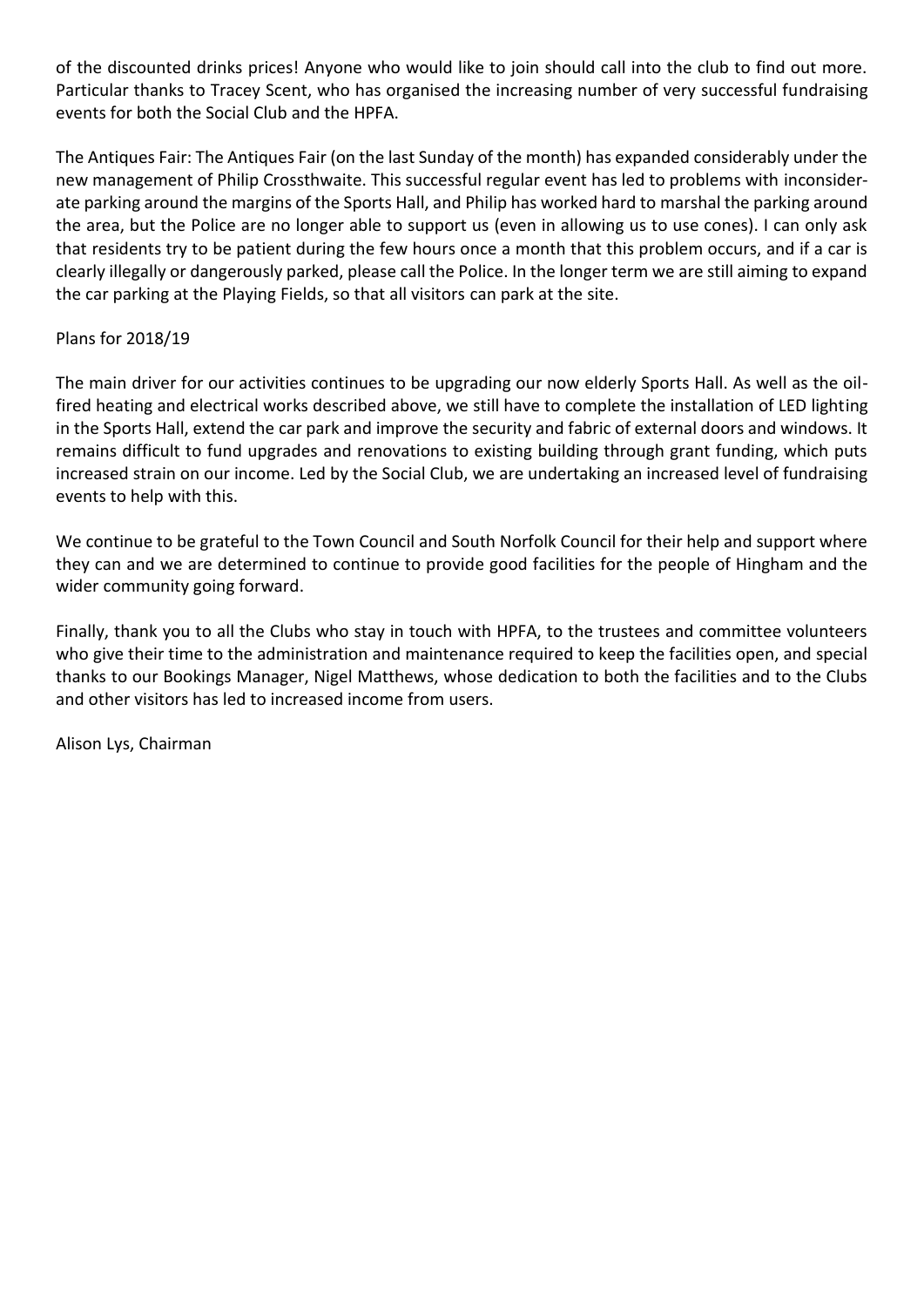## **South Norfolk Council Annual Report 2018/19-Hingham and Deopham**

During the last financial year South Norfolk has embarked on a new chapter with a single Paid Service with our colleagues in Broadland. Local Government finance is undergoing the biggest upheaval since 2006 with wholesale risks passed from central Government to ourselves.

In spite of these changes we continue to focus on our social agenda. This year South Norfolk delivered 315 new affordable homes to rent or buy and a further 384 were purchased under the Government help to buy scheme. There are now many more affordable homes locally than before the right to buy started and our housing team are finding two socially-rented homes for families every business day. Our £2m upgrade at Long Stratton Leisure centre was completed this March and membership is already growing.

We have also delivered a new All-Weather pitch this spring at Ketts Park in Wymondham so that more people have the chance to lead healthier and active lifestyles. It's not just about housing and infrastructure and strengthening the economy. We also seek to solve peoples' problems one family a time.

Our Community Connectors deliver Social Prescribing in every town and village in the District and this year dealt with more than 1600 cases. That's just one example of our work which covers preventing homelessness, sorting out debt problems, helping youngsters find a rented home or ensuring that landlords keep their promises to tenants.

We mustn't also forget the work we do to help small businesses and this year we have been able to reduce the rates bills of the smallest firms by more than the Government expects so that, especially, rural pubs, and shops can remain open for longer.

Everyone knows that finances are tight in local Government so we have invested in becoming a low-cost operator. 62% of our ten most popular transactions are now applied-for online via our website. It means that we have fewer administrators and can deal with problems faster and at times when it is convenient for our customers – even if the office is closed. These efficiencies are important, but they are not enough if we are to deliver the 86 services we provide for residents. So that's why we are looking to do more with our neighbours in Broadland Council. Working more closely together offers both councils increased capacity and resilience, together with greater financial stability whilst taking advantage of commercial opportunities to deliver better value for our residents.

Finally, all these things work on a district-wide basis. But we're delivering locally too. We still offer community grants and this year I have been pleased to support Hingham Rectory Bowls club with a grant of more than £8000 to install a heating system in their clubhouse, and a grant towards a Defibrillator in the Hingham Industrial Estate. We try to make Better Lives and Stronger Economies for everyone whilst keeping the cost down with a dedicated team of staff members and Councillors working with the other parts of Government to improve lives one family at a time, one street at a time and one place at a time.

Cllr Yvonne Bendle, Hingham and Deopham Ward Cabinet Member for Housing, Leisure, Wellbeing and Early Intervention South Norfolk District Council

Vice-Chairman Norfolk Health and Wellbeing Board Tel: 01953 850306 [YBendle@s-norfolk.gov.uk](mailto:YBendle@s-norfolk.gov.uk)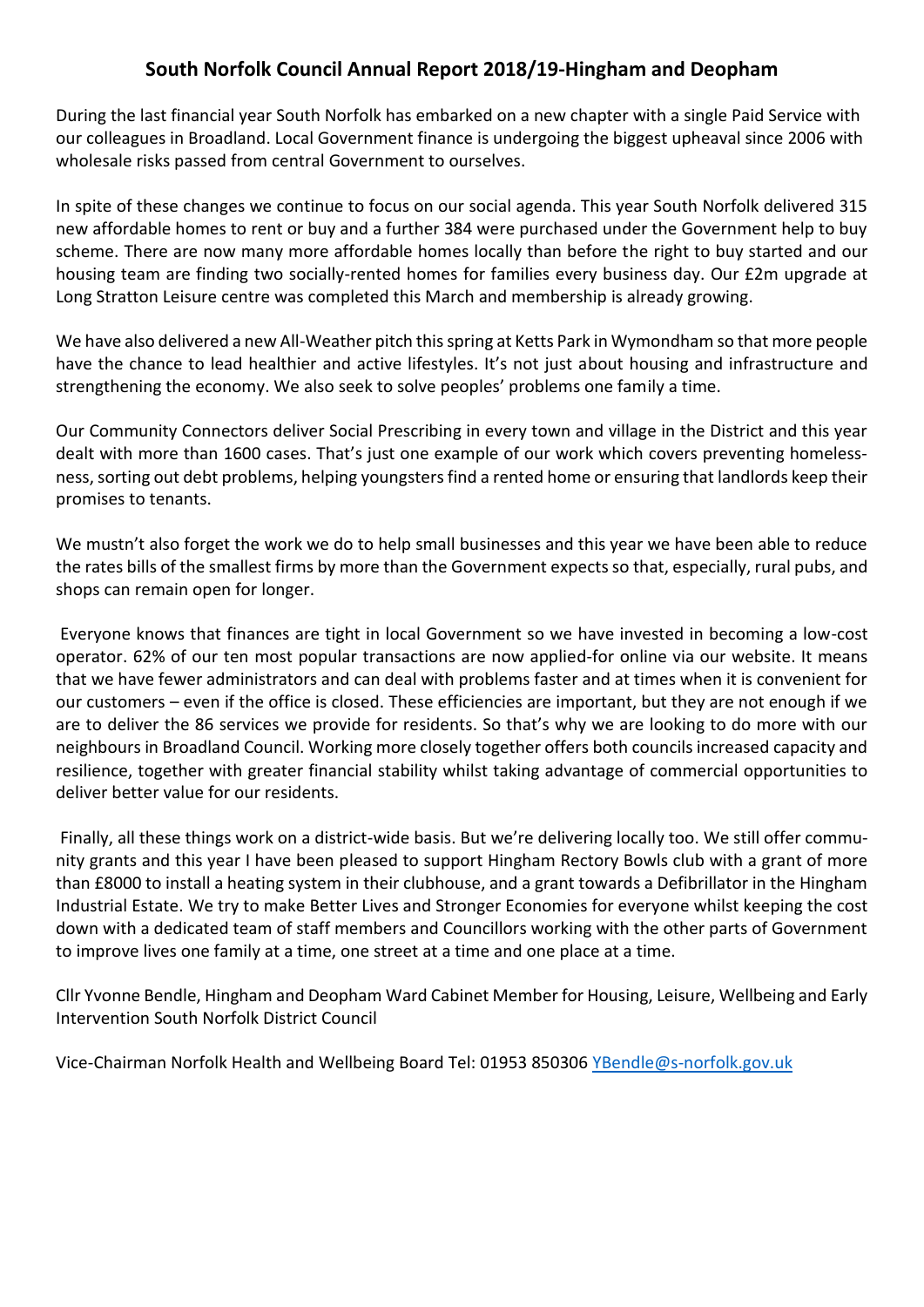## **Norfolk County Council - Annual Report 2019**

We kept within the budget that we set for last year and we have just agreed a £409 million revenue budget for this year. We will invest an extra £6million to address the growing demand for Adult Social Services and another £14.5 million to tackle pressures on the looked after children service. The Revenue Support Grant that we receive from government is £39million this year but it has been gradually reducing and will cease next year.

To help make the money go further we have adopted a new 'Norfolk Futures Strategy' based on four principles:

\*Offering our help early to prevent and reduce demand for specialist services

\*Joining up our work so that similar activities and services are easily accessible, done well and done once \*Being business-like and making use of digital technology to ensure value for money

\*Using evidence and data to target our work where it can make the most difference.

### Highways

You will have noticed that there have been several road closures just lately. In November Norfolk received an additional £12.694million from Government to spend on road maintenance. To date 125,000m2 of worn out highway surface has been replaced.

Transport for Norwich has also received £7.3 million towards sustainable transport schemes and the Department for Transport has awarded £98million to the Gt Yarmouth Third River Crossing.

### Broadband

Thousands more homes and businesses will be able to access Superfast Broadband. Thanks to Norfolk County Council securing an extra £11million funding Better Broadband for Norfolk should deliver 95% coverage across the county by March 2020.

### Mobile signals

Following a survey of mobile signals across the county the council has created a map showing over 200 council owned sites with poor mobile coverage. These are being offered to mobile operators as potential sites for new masts to boast the phone signals in those areas.

### Early Childhood and Family Service

The Early Childhood and Family Service has been restructured to include more outreach groups in libraries, nurseries and community centres as well as the 15 new service bases, in order to reach families in most need of the services.

The council will be investing £120million in special educational needs and disabilities provision. We will be providing four new special schools plus specialist bases in mainstream schools to create 500 extra school places.

### Education and safety

Norfolk was ranked 6th. (Out of 31 peer councils) for Road Safety Education in a Highways and Transport survey.

The Fire Service continues to hold Crucial Crew events to educate primary school children about various dangers including fire, water, internet, road safety, etc. Over 6,000 Primary School children have attended these events since they began.

### Fire and Rescue Service

Last year the Fire Service worked very hard rescuing people from the Beast from the East snow storms in the spring and fighting field fires in the summer when the weather was exceptionally hot.